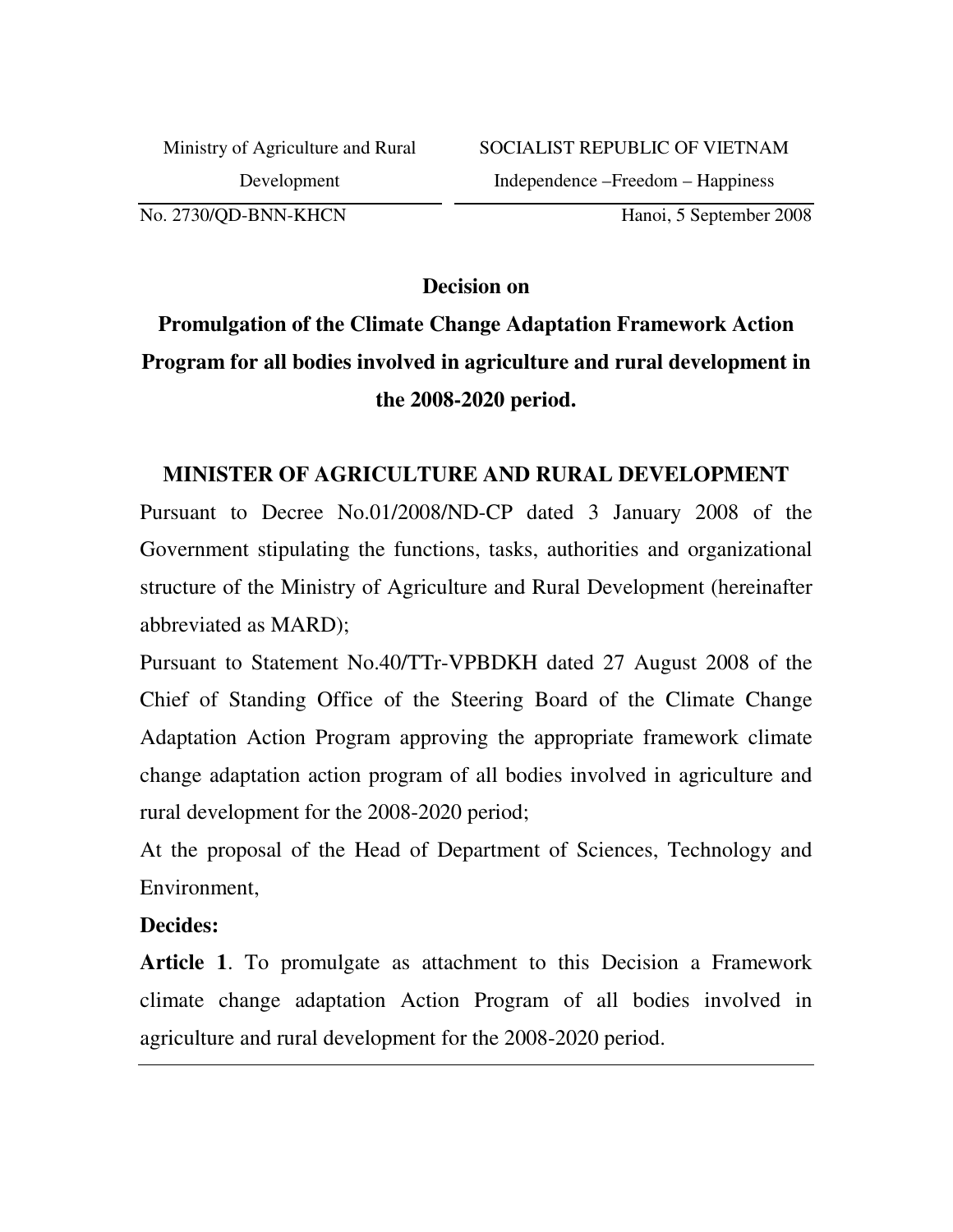**Article 2**. The Standing Office of the Steering Board of the climate change adaptation action program shall chair, coordinate with the Department of Science, Technology and Environment to help the Steering Board to oversee, instruct, inspect, push up and supervise the concerned agencies in implementing the contents of the Framework Action Program.

**Article 3**. This Decision comes into effect since the signing date.

**Article 4**. Head of the MARD Office, Head of Department of Sciences, Technology and Environment, Head of the Standing Office of the Climate Change Adaptation Framework Action Program Steering Board, directors of divisions and agencies under the Ministry, Directors of Department of Agriculture and Rural Development of provinces and centrally-run cities, General Directors of the companies under the MARD and Steering Board members shall be responsible for implementing this Decision.

| ł        |           |  |
|----------|-----------|--|
| . .<br>× | ۰.<br>___ |  |

#### **Minister of Agriculture and Rural Development**

- The Prime Minister, Deputy Prime Ministers (for reporting);
- Ministries, agencies under the Government;
- People's Committees of provinces;
- Leaders from the MARD;
- Agencies under the MARD;
- Trade unions of the agriculture and rural development sector;
- MARD website, Climate Change Office website;
- Members of the Steering board;
- Archived; Department of Sciences, Technology and Environment.

**Cao Duc Phat**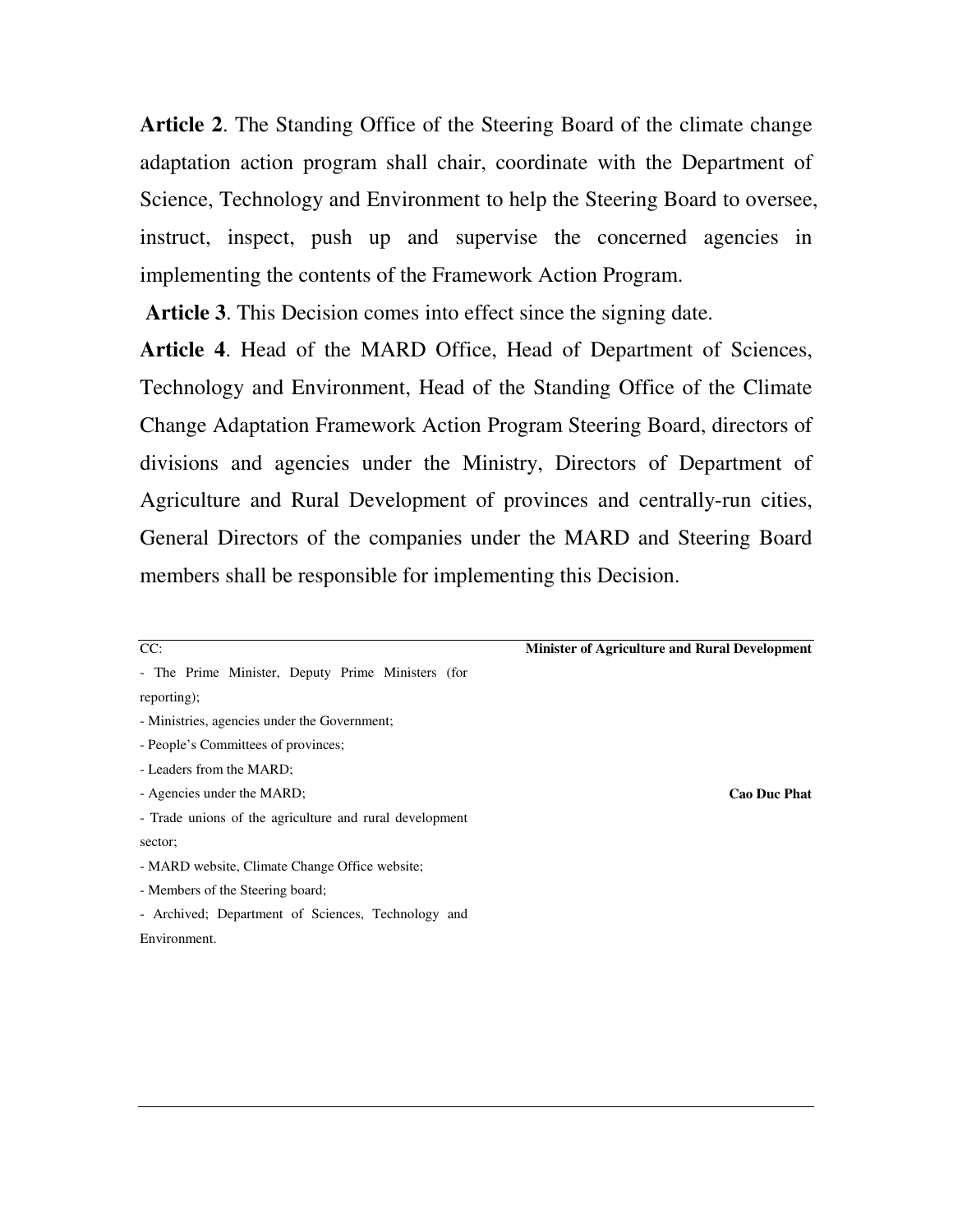## **MINISTRY OF AGRICULTURE AND RURAL DEVELOPMENT**

## **SOCIALIST REPUBLIC OF VIETNAM**

**Independence – Freedom - Happiness** 

# **Climate Change Adaptation Action Program Framework of the Agriculture and Rural Development Sector for the 2008-2020 period**

(*Promulgated as attachment to Decision No.2730/QD-BNN-KHCN dated 5 September 2008 of Minister of Agriculture and Rural Development*)

## **I. GOAL**

## **1.1. Overall goal**

The common goal is to raise the capacity of the agriculture and rural development sector in mitigation and adapting to climate change in order to maximally reduce the level of damage and to ensure sustainable development in the field of agriculture and rural development in the context of climate change impacts, with focus laid on:

- To ensure stability and safety in cities, areas, and regions, especially the Mekong River Delta, the Red River Delta, the Central region and the mountainous areas;

- To maintain stable agricultural production and food security; to guarantee 3.8 million of hectares for cultivating two rice crops a year;

- To protect and make sure the dyke system, civil utility works, and technical and economic infrastructure meet the natural disasters mitigation and prevention requirements.

## **1.2. Specific goals**

1.2.1. To work out a system of policies to be integrated into the action program of the Sector and specific tasks; to define the responsibilities of the concerned agencies, divisions, and industries, sources of capital, and the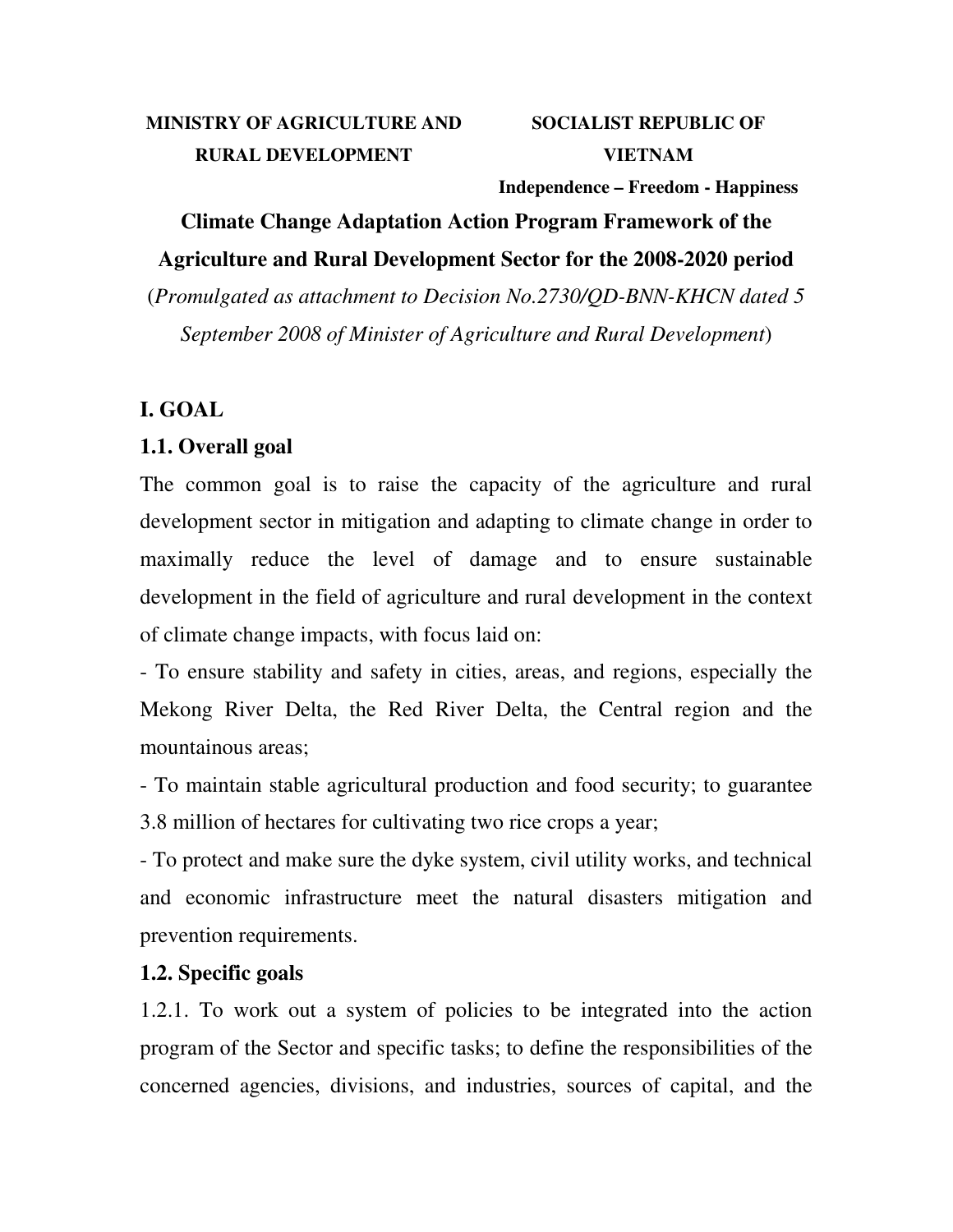mechanism of management of the Sector's climate change mitigation and adaptation program tasks;

1.2.2. To work out the plan of action and to propose policies to support the areas most vulnerable to adverse climate change impacts aimed at sustainable agricultural production.

1.2.3. To raise the Sector's capacity in the activities of research, forecasting of climate change impacts on agriculture, hydraulic work, forestry, salt production, aquaculture and rural development to make them the scientific foundations for the Sector to design climate change mitigation and adaptation policies, strategies and solutions.

1.2.4. To further strengthen international cooperation and collaboration with international and regional programs, to seek for international support in terms of transfer of experience and know-how in climate change mitigation and adaptation.

1.2.5. To develop the human resources in the service of the Sector's climate change mitigation and adaptation activities.

1.2.6. To raise the sense of awareness among officials, civil servants and State employees working in agriculture and rural development and in the community towards climate change mitigation and adaptation;

1.27. To make sure that all the rural community be able to equally benefit from the climate change mitigation and adaptation activities.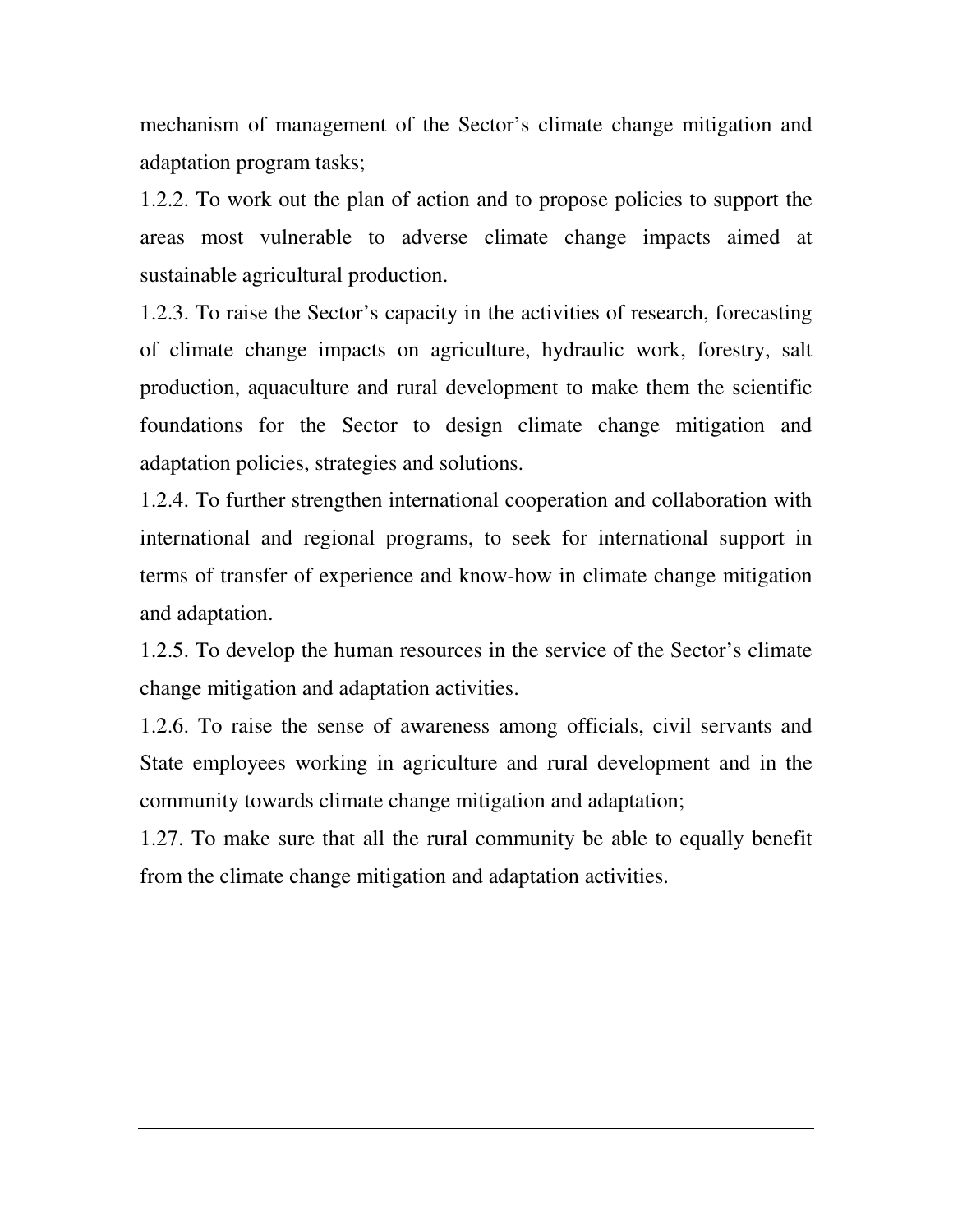#### **II. MAIN TASKS**

**2.1. Promotion of public awareness raising, education, and communication activities on climate change impacts and responsive mitigation and adaptation actions of the Sector** 

2.1.1. To disseminate and update information for State officials, civil servants and employees working in the agriculture and rural development Sector and the community and help them thoroughly grasp the policies and guiding lines of the Government and the Sector on climate change mitigation and adaptation activities;

2.1.2. To work out plans to circulate the commitments of the Government and the Sector to the international community on climate change mitigation and adaptation activities;

2.1.3. To build information systems and a website for the Climate Change Action Program Steering Board connecting the MARD, localities and companies with updated information, forecasts and answers to climate change issues and orientations for implementation of mitigation and adaptation solutions.

2.1.4. To organize meetings, workshops, training courses, and refresher courses providing officials, civil servants and employees from central to local level with information on climate change, climate change impacts and climate change mitigation and adaptation solutions.

2.2**. Human resources training, promotion of research as scientific foundation for proposing climate change adaptation and mitigation solutions.** 

2.2.1. To use information technology in collecting, storing, and processing information; To build an information storing system and a database in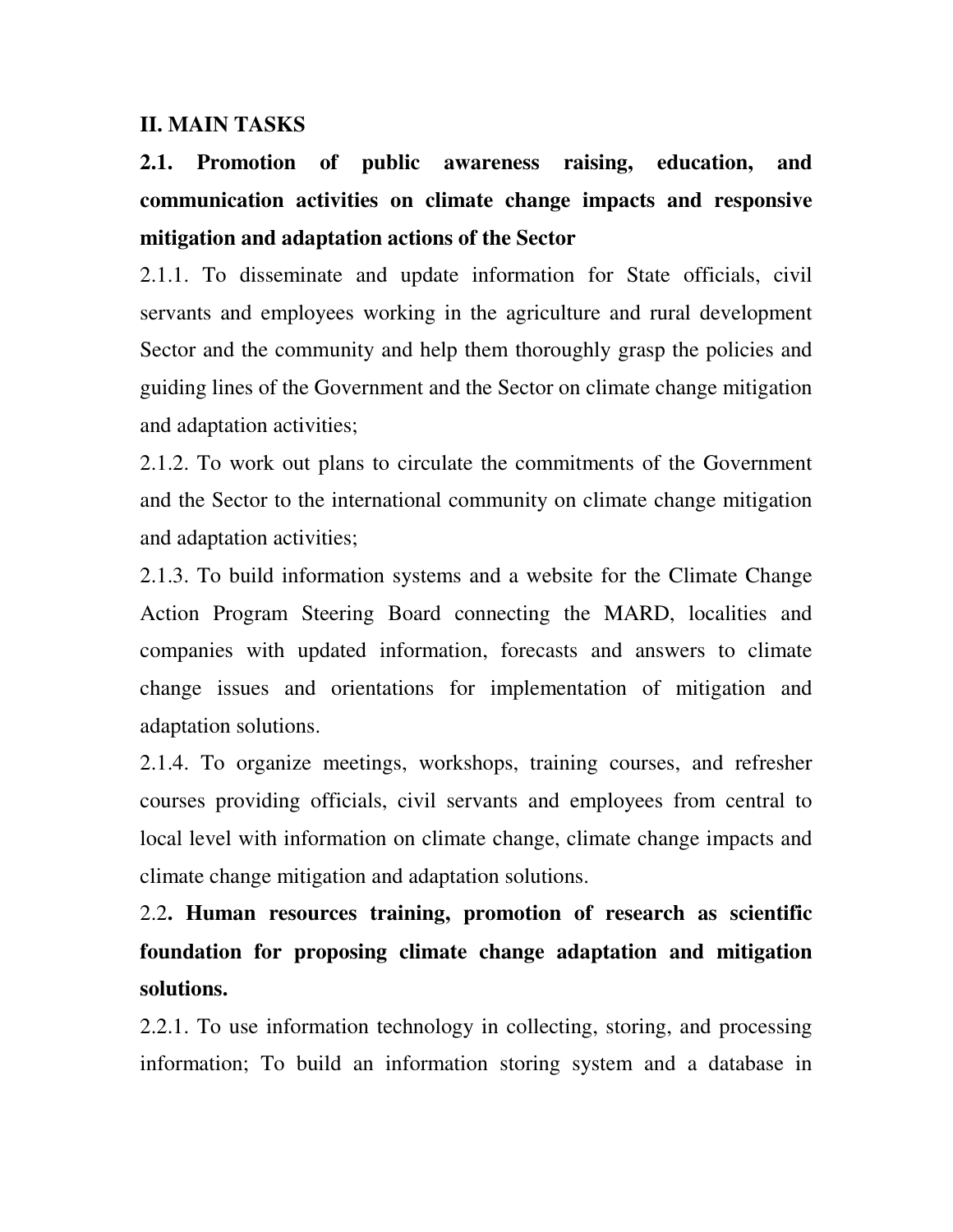service of building and implementing of climate change mitigation and adaptation methods;

2.2.2. To design and kick off a research program on climate change impacts on agriculture and rural development and to find climate change mitigation and adaptation solutions;

2.2.3. To push up human resources training, awareness raising, and scientific researches, to work out climate changes mitigation and adaptation solutions;

# **2.3. To build a policy system to integrate climate change into the Sector's Climate Change Action Program**

2.3.1. To work out a strategic climate change adaptation vision for the Sector;

2.3.3. To review and collate the system of legal documents, the Sector's policies, to recommend the amendment, supplementation and promulgation of new documents concerned with climate change mitigation and adaptation; 2.3.4. To work out a mechanism facilitating cooperation among ministries, Sectors, the central level and local level and the management mechanism for programs and projects in the climate change adaptation action program;

# **2.4. International cooperation in climate change mitigation and adaptation**

2.4.1. To formulate and initiate projects and plans, to seek financial assistance from international community for the Sector's climate change mitigation and adaptation activities;

2.4.2. To strengthen cooperation and relationship with international and regional programs, exchange of information, and establishment of bilateral and multilateral partnership with the Sector in climate change activities;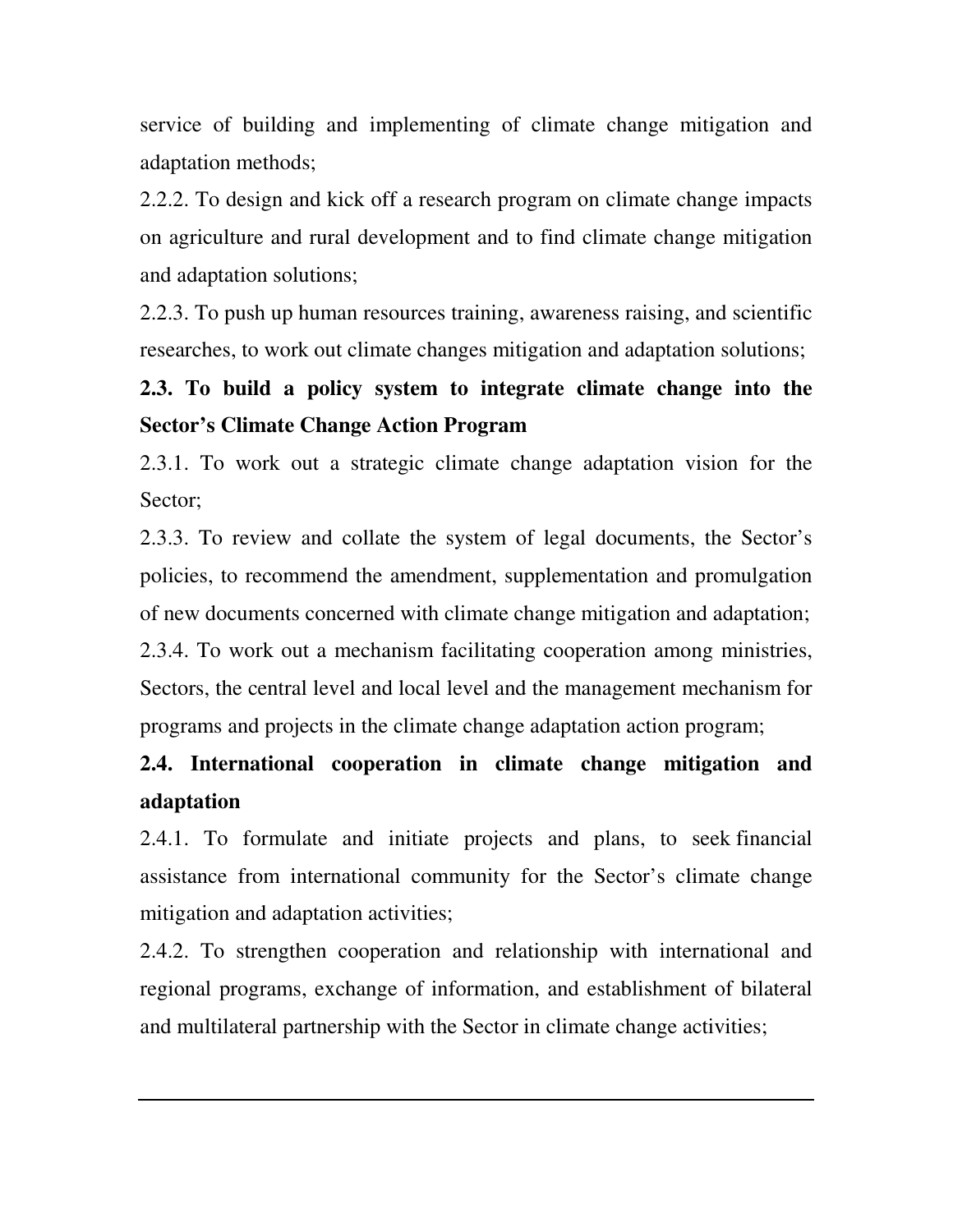2.4.4. To study and work out a mechanism for effective mobilization and use of financial assistance and to establish a fund for the implementation of the Sector's climate change adaptation program;

2.4.5. To strengthen coordination and integration between the Sector's action program and other environment action plans, programs and multilateral commitments.

2.5. Some key activities in Sector's climate change mitigation and adaptation

2.5.1. To increase capacity of the standing office of the Sector's climate change adaptation Steering Board;

2.5.2. To build TCVN standards, QCVN technical specifications in planning, designing and building of infrastructural systems for hydraulic engineering, agriculture, aquaculture, forestry, salt production and rural development adaptive to climate change;

2.5.3. To implement research programs and projects of building the infrastructural systems for agriculture and rising rural development, agricultural, forestry production, and salt making, and natural disasters prevention and mitigation programs more adaptive to climate change, especially to rising temperature and rising sea water, specifically:

a) Programs of research and planning to develop solutions promoting the security and stability of the people residing in the Mekong River Delta, Central Region, Red River Delta, and Northern Highlands, in the context of rising temperatures and sea levels;

b) Programs of research and planning to develop solutions securing 3.8 million ha of rice for two crops in order to safeguard national food security;

c) Programs of hydraulic research and planning for the Mekong River Delta in the context of rising temperatures and sea levels;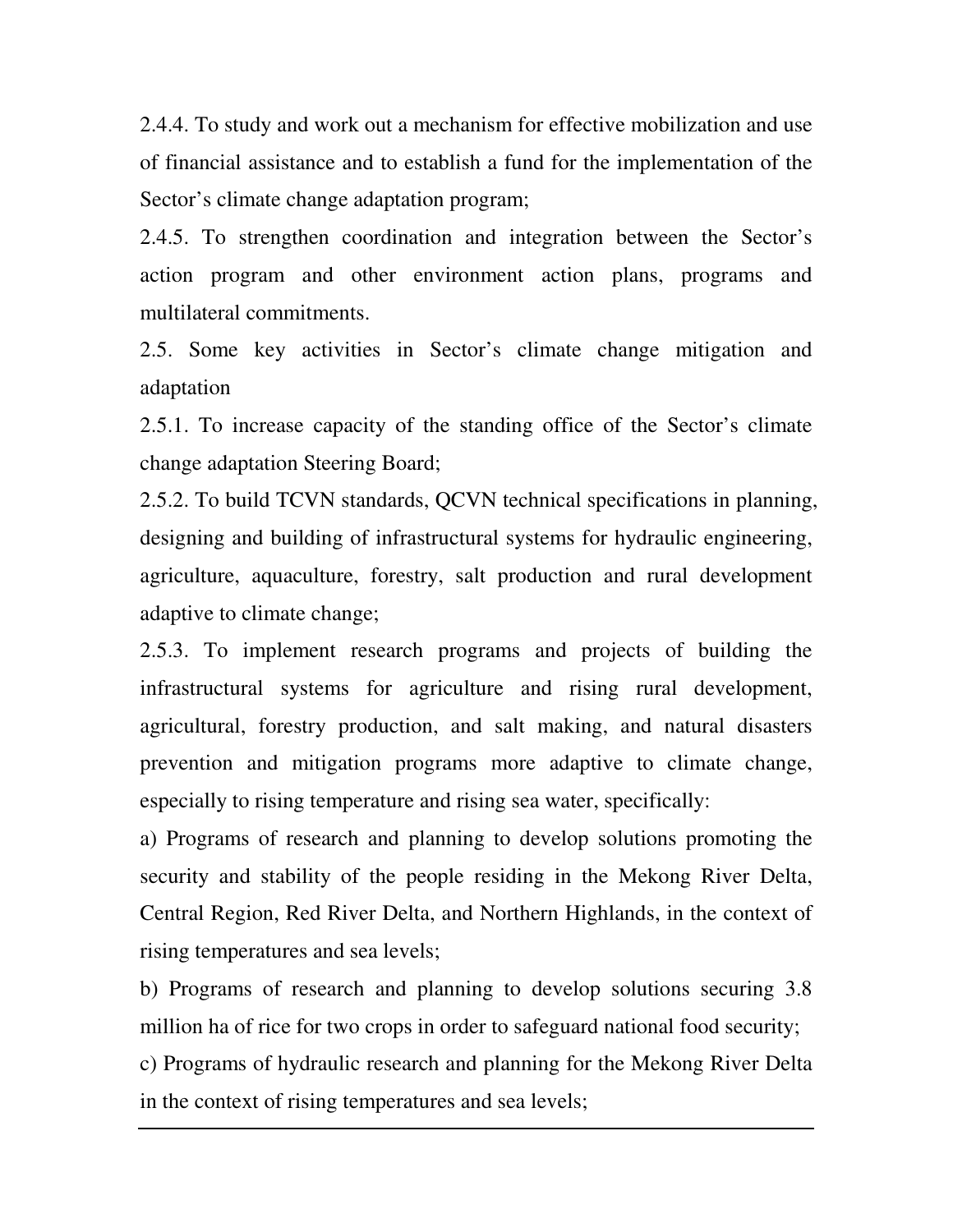d) Programs of research and planning for flood prevention and control in the Red River, Thai Binh River, the Mekong River Delta, rivers in Central Region from Thanh Hoa to Khanh Hoa, the southern part of Central Region and eastern part of the South and making them adaptive to climate change;

e) Programs of research and planning for protection and establishment of protective forests on sea dykes;

g) Programs of research and planning for development of the infrastructural system in salt fields and for natural disasters prevention and mitigation in the direction of making such system more adaptive to climate change, especially rising temperatures and sea levels;

h) Programs of research and planning for food crop and industrial plant zones more adaptive to climate change;

i) Programs of research and planning for aquaculture zones more adaptive to climate change.

## **III. ORGANIZATION OF IMPLEMENTATION**

#### **3.1. Main solutions**

3.1.1. To seek advices from experts from different ministries, sectors, research institutes, career associations and international experts in working out an action program for the Sector to implement the program in most effective, qualitative and timely manners;

3.1.2. To devolve responsibilities among agencies under the MARD and among different localities in working out and implementing climate change mitigation and adaptation solutions;

3.1.3. To perfect the system of legal documents concerning integration of climate change issues into agricultural and rural development planning;

3.1.4. To seek international cooperation in the Sector's climate change mitigation and adaptation activities;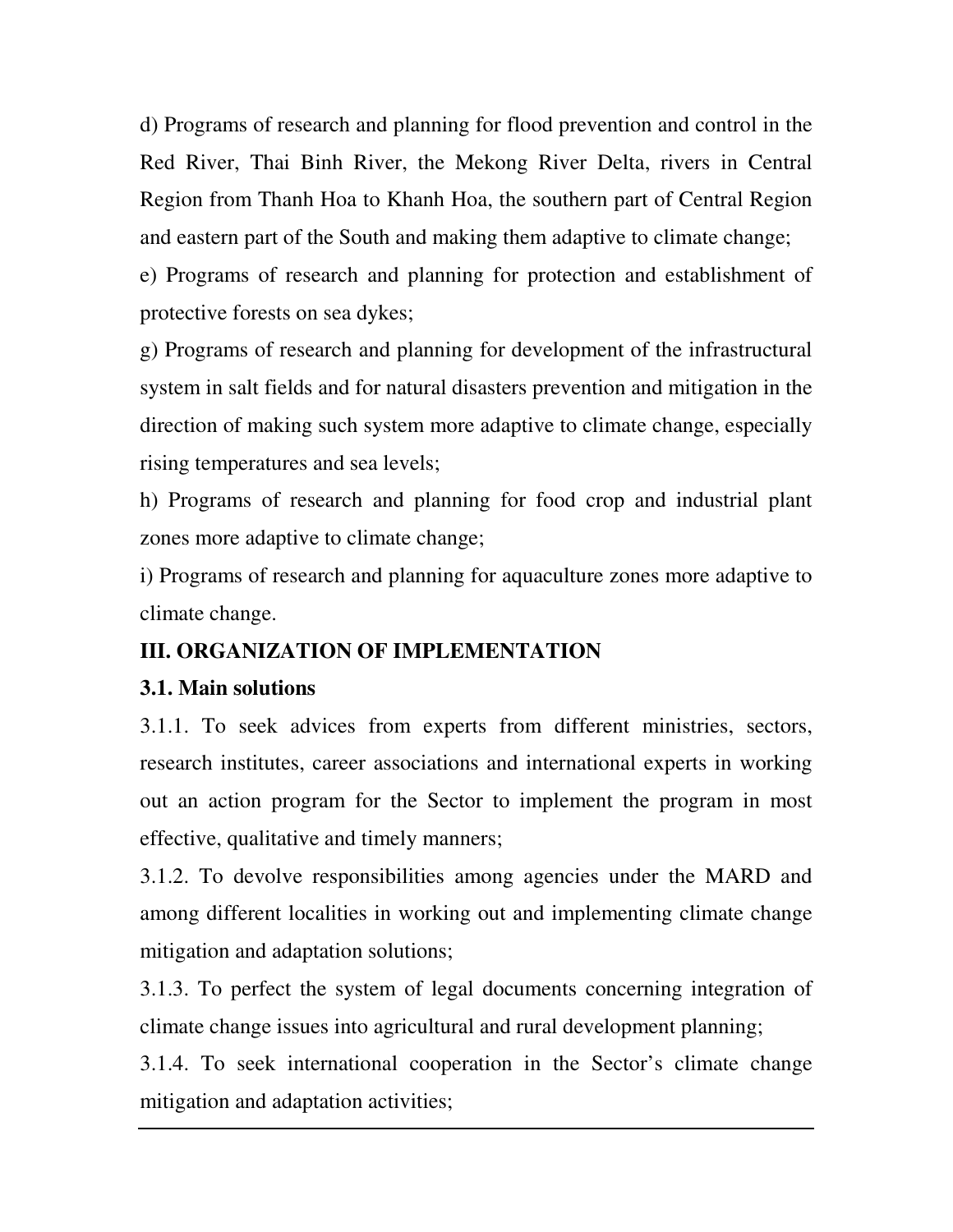3.1.5. To give more attention to human resources training and training for specialists, especially leading scientific specialists, and managerial cadres with high qualifications in climate change mitigation and adaptation;

3.1.6. To guarantee financial resources from the State Budget for the implementation of the action program, in the meantime to mobilize ODA capital, capital from international cooperation programs, and other sources of capital from organizations and individuals from all economic sectors in Vietnam and abroad;

3.1.7. To push up inspection, checking, examination and periodic evaluation of the objectives, tasks, schedules, and results of implementation of the Sector's Action Program.

#### **3.2. Organization of implementation**

3.2.1. Heads of the bureaus, departments, agencies, institutes under Ministry of Agriculture and Rural Development, General Directors of Corporations, directors of companies and enterprises under Ministry of Agriculture and Rural Development; Director of Department of Agriculture and Rural Development in provinces and centrally-run cities shall within the framework of this action program and within their jurisdictions be responsible for supervising the planning and organization of implementation of the action program at their agency, for specifying the goals and tasks for the 2008-2020 period and annually; and on periodical basis, for reporting about the implementation of the framework action program to the MARD (Through its Standing office of the Program Steering Board) on the every  $15<sup>th</sup>$  October:

3.2.2. To assign the Action Program Steering Board Standing Office the task of synthesizing all recommendations from agencies suggesting the structure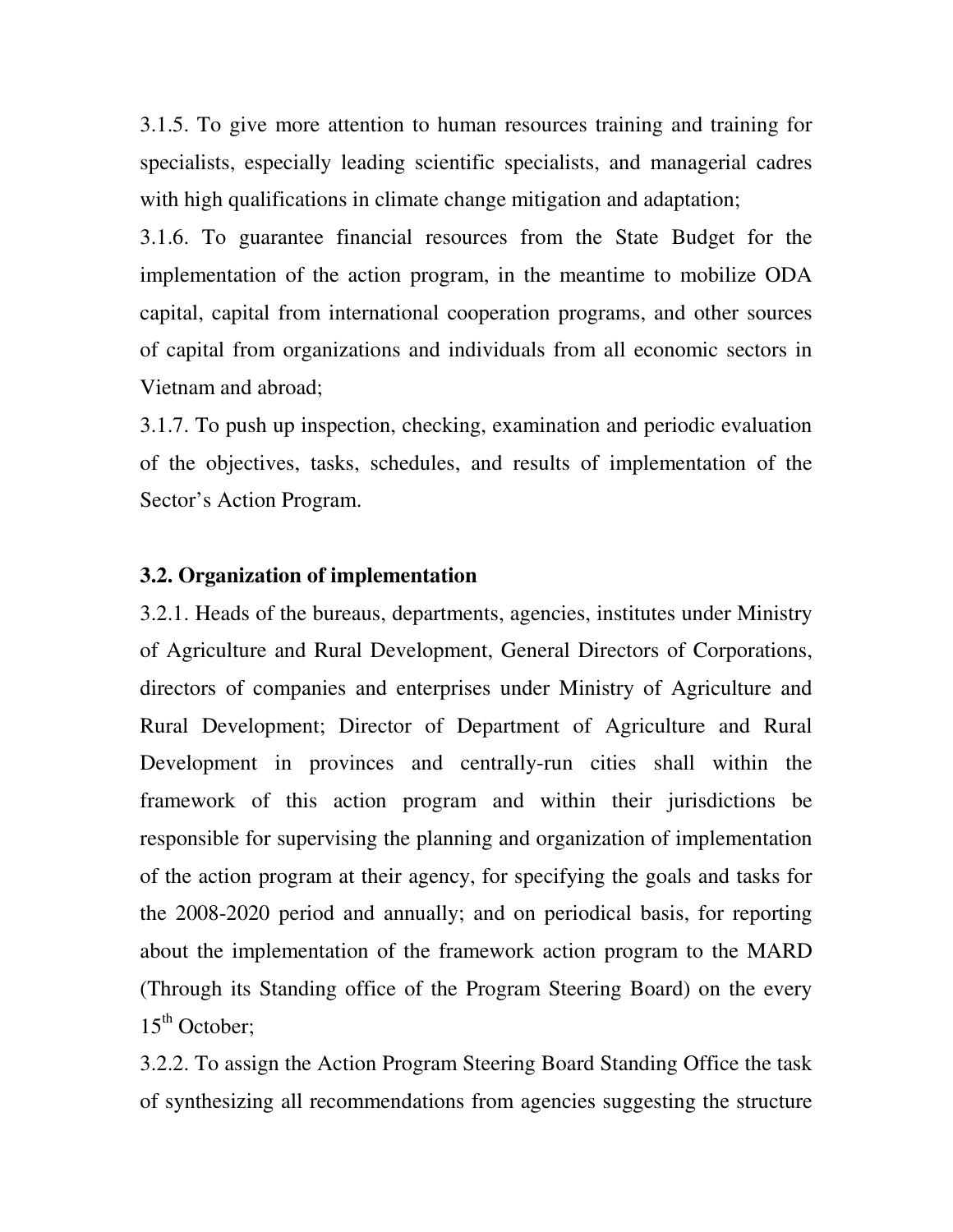of annual capital source and capital needs, policies and mechanisms, and solutions towards implementing the tasks set in the framework action program to be submitted to the MARD for approval;

3.3.3. To assign the Department of Science, Technology and Environment basing on the tasks set in the framework action program approved by the MARD to coordinate with the Department of Planning and Finance to allocate the expenditure from the budget and other sources of capital for the starting of the implementation;

3.3.4. During the implementation of the framework action program, if they find it should needs amendments and supplements, the implementer agencies shall report to the Minister of Agriculture and Rural Development for consideration for decision;

3.3.5. To assign the Standing office of the Program Steering Board to cooperate with the Department of Science, Technology and Environment and agencies beneath it to supervise, examine and push up the implementation of the contents of the framework action program, monitor, and review the implementation of the agencies in the Sector through the Steering Board to report to the Minister before every October  $30<sup>th</sup>$ .

Minister

(signed and sealed) Cao Duc Phat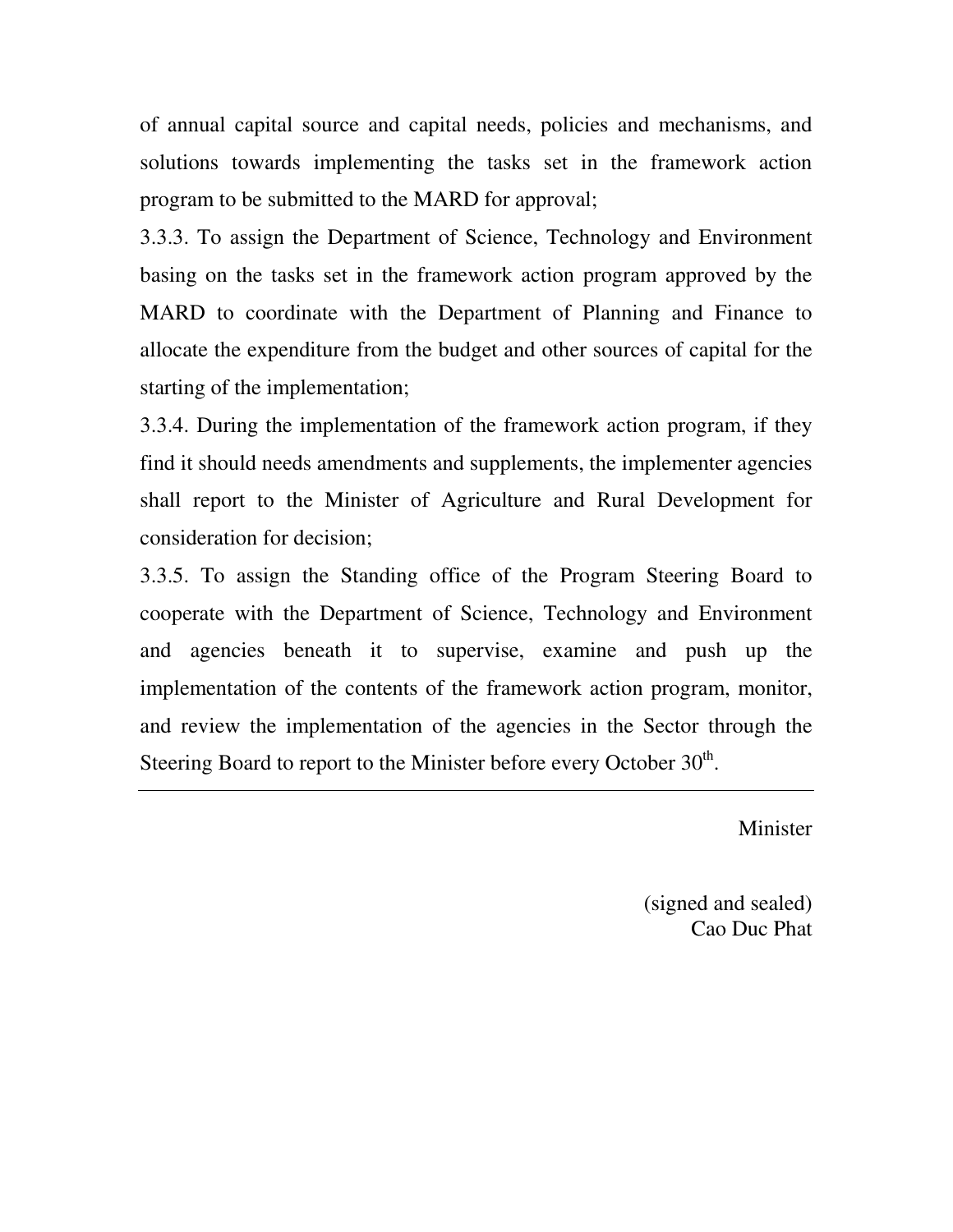#### **List of actions in the Climate Change Adaptation Framework Action Program of the Agriculture and RuralDevelopment Sector**

 *(Promulgated as attachment to Decision No. 2730/QD-BNN-KHCN dated 5 September 2008 of the Minister of Agriculture and Rural Development)* 

| No.          | <b>Field of action</b> | <b>Specific activities</b>           | <b>Implementing</b>    | <b>Products</b>                  | <b>Time</b>        |
|--------------|------------------------|--------------------------------------|------------------------|----------------------------------|--------------------|
|              |                        |                                      | agencies               |                                  | framework          |
| $\mathbf{1}$ | <b>Disseminate</b>     | 1.1. Disseminate and propagate       | Chaired by: Standing   | Workshops<br>the<br>imparting    | 2008-2020          |
|              | information<br>and     | and make the policies, guidelines    | Office                 | policies and viewpoints of the   | Source<br>of       |
|              | knowledge,<br>raise    | of the Government and the Sector     | In coordination with:  | Government and the Sector to     | From<br>funds:     |
|              | public awareness of    | thoroughly grasped by cadres, civil  | Department of Science, | cadres, officials, and employees | MARD<br>and        |
|              | the climate change     | servants and employees working       | Technology<br>and      | working in the Sector and to the | the donors.        |
|              | impacts<br>and<br>of   | the Sector and the community         | Environment            | community                        |                    |
|              | climate<br>change      | about climate change mitigation      | Department of legal    |                                  |                    |
|              | mitigation<br>and      | and adaptation activities.           | system                 |                                  |                    |
|              | adaptation actions     |                                      |                        |                                  |                    |
|              |                        | 1.2. Work<br>the plans to<br>out     | Chaired by: Standing   | Workshops disseminating the      | 2008-2020          |
|              |                        | disseminate<br>commitments<br>the    | Office                 | commitments<br>the<br>by         | Source<br>of       |
|              |                        | made by the Government and the       | In coordination with:  | Government and the Sector to     | From<br>funds:     |
|              |                        | international<br>Sector<br>the<br>to | Department of Science, | the international community      | <b>MARD</b><br>and |
|              |                        | climate<br>regarding<br>community    | Technology<br>and      | climate<br>regarding<br>change   | the donors         |
|              |                        | change;                              | Environment            | mitigation<br>adaptation<br>and  |                    |
|              |                        |                                      |                        | activities                       |                    |
|              |                        | an information<br>Establish<br>1.3.  | Chaired by: Standing   | The website of the Action        | 2008-2020          |
|              |                        | system and a climate change          | Office                 | Program Steering Board           | Source<br>of       |
|              |                        | website for the Steering Board       | In coordination with:  |                                  | funds:<br>From     |
|              |                        | from the ministry level to locality  | Department of Science, |                                  | <b>MARD</b><br>and |
|              |                        | level and enterprise level in order  | Technology<br>and      |                                  | donors.            |
|              |                        | to provide information, forecasts    | Environment and other  |                                  |                    |
|              |                        | and answers to questions about       | bodies in the Sector   |                                  |                    |
|              |                        | climate change and the orientations  |                        |                                  |                    |
|              |                        | for implementing climate change      |                        |                                  |                    |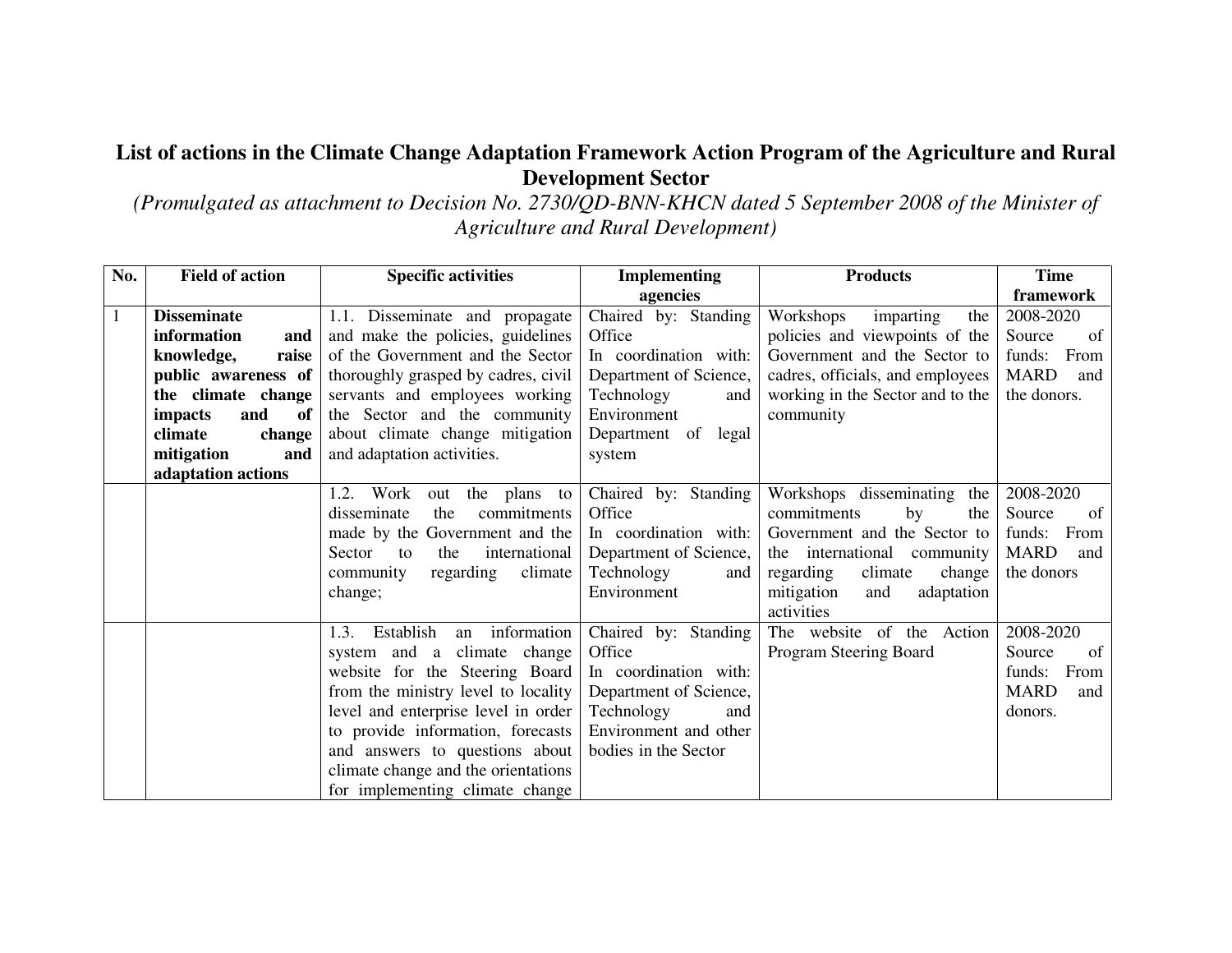|              |                                                                                                                                                                        | mitigation<br>adaptation<br>and<br>solutions;                                                                                                                                                                                                                                     |                                                                                                                                                                |                                                                                                                                                                                                                                                                   |                                                                              |
|--------------|------------------------------------------------------------------------------------------------------------------------------------------------------------------------|-----------------------------------------------------------------------------------------------------------------------------------------------------------------------------------------------------------------------------------------------------------------------------------|----------------------------------------------------------------------------------------------------------------------------------------------------------------|-------------------------------------------------------------------------------------------------------------------------------------------------------------------------------------------------------------------------------------------------------------------|------------------------------------------------------------------------------|
|              |                                                                                                                                                                        | 1.4. Organize conferences and<br>seminars, training courses, and<br>refresher<br>courses<br>climate<br>on<br>change, climate change impacts<br>and mitigation and adaptation<br>solutions for concerned cadres,<br>officials working in the Sector<br>from central to local level | Chaired by: Standing<br>Office<br>In coordination with:<br>Department of Science,<br>Technology<br>and<br>Environment<br>and<br>Department of Legal<br>System. | Conferences<br>seminars,<br>and<br>training<br>refresher<br>courses,<br>on climate change,<br>courses<br>climate change impacts and<br>mitigation<br>and<br>adaptation<br>solutions for cadres, officials<br>working in the Sector from<br>central to local level | 2008-2020<br>Source<br>of<br>funds:<br>From<br><b>MARD</b><br>and<br>donors. |
| $\mathbf{2}$ | Human<br>resources<br>training, boosting of<br>researches<br>as<br>foundations<br>for<br>finding<br>climate<br>change<br>mitigation<br>and<br>adaptation<br>solutions. | 2.1. Apply information technology<br>collection,<br>storing<br>and<br>in<br>processing of information; build a<br>database<br>storing system<br>for<br>developing and implementing of<br>climate change mitigation and<br>adaptation measures;                                    | Chaired by: Standing<br>Office<br>In coordination with:<br>Department of Science,<br>Technology<br>and<br>Environment and other<br>concerned agencies.         | Database on climate change<br>forecasts,<br>climate<br>change<br>projects and climate change<br>mitigation<br>adaptation<br>and<br>activities.                                                                                                                    | 2008-2010<br>Source<br>of<br>funds:<br>From<br><b>MARD</b><br>and<br>donors. |
|              |                                                                                                                                                                        | 2.2.<br>Develop<br>implement<br>and<br>climate<br>research<br>program<br>on<br>change impacts on the agricultural<br>and rural development Sector and<br>find climate change mitigation and<br>adaptation solutions;                                                              | Chaired by: Research<br>institutes<br>In coordination with:<br>scientists,<br>other<br>agencies                                                                | Scientific grounds and climate<br>change adaptation solutions                                                                                                                                                                                                     | 2009-2015<br>Source<br>of<br>funds:<br>From<br><b>MARD</b><br>and<br>donors. |
|              |                                                                                                                                                                        | $\overline{2.2.1}$ . Study climate<br>change<br>impacts on agriculture in seven<br>ecological zones, suggest solutions<br>to adjusting agricultural production<br>and rural development activities in<br>a sustainable development path;                                          | Chaired<br>by:<br>Agricultural institutes<br>In coordination with:<br>Scientists                                                                               | Solutions<br>adjusting<br>to<br>agricultural<br>production<br>and<br>rural development activities in a<br>sustainable development path;                                                                                                                           | 2009-2015<br>Source<br>of<br>funds:<br>From<br><b>MARD</b><br>and<br>donors. |
|              |                                                                                                                                                                        | 2.2.2. Study the possible impacts<br>of climate change on agricultural<br>production and food security in                                                                                                                                                                         | Chaired<br>by:<br>Agricultural<br>research<br>institutes                                                                                                       | Forecast the impacts of climate<br>change<br>on<br>agricultural<br>production and food security in                                                                                                                                                                | 2009-2015<br>Source<br>of<br>funds: From                                     |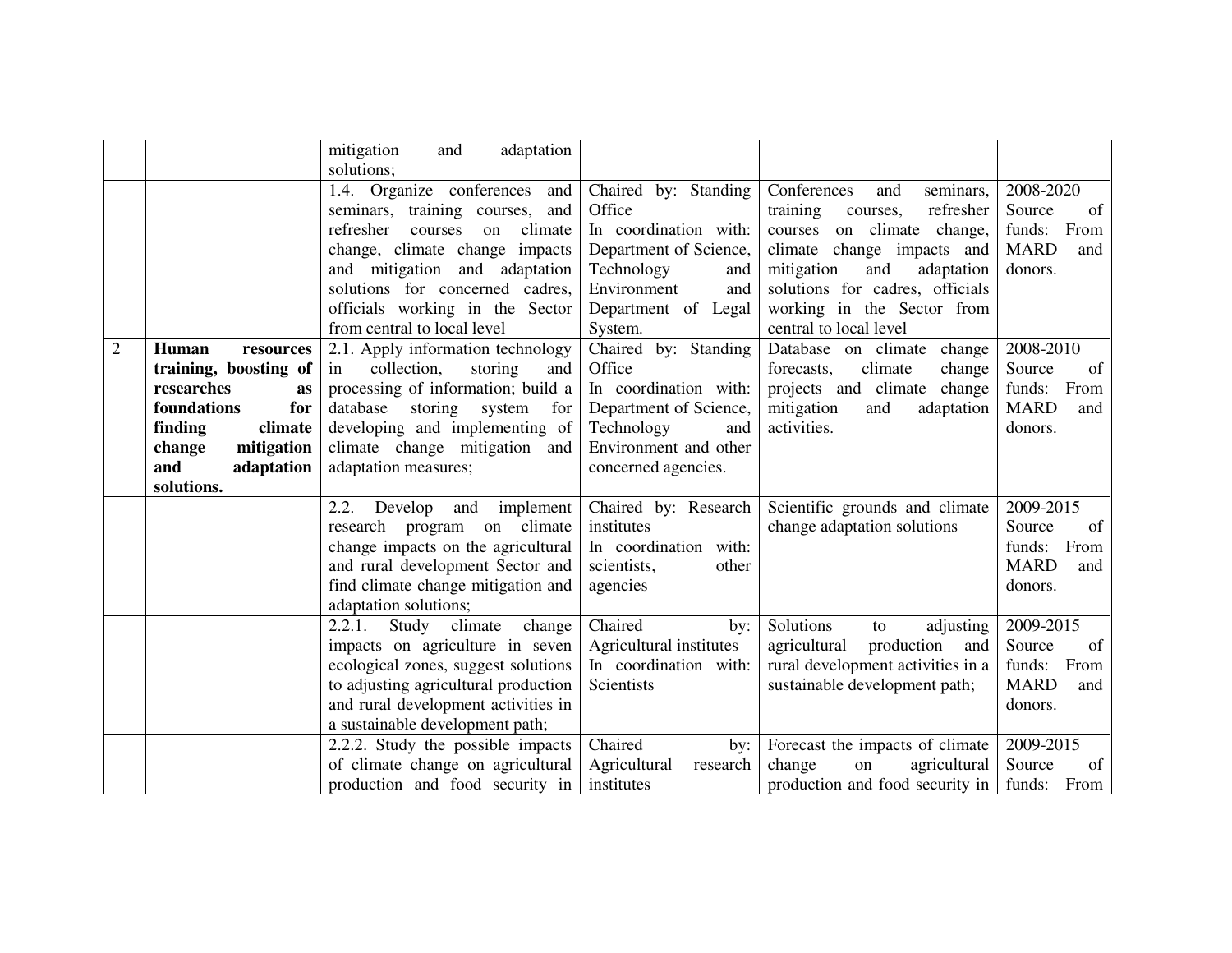|  | regions and areas;                                                                                                                                                                                                                                      | In coordination with:<br>Scientists                                                                                                              | regions and areas                                                                                                                                                                                                                      | the Ministry<br>and donors.                                               |
|--|---------------------------------------------------------------------------------------------------------------------------------------------------------------------------------------------------------------------------------------------------------|--------------------------------------------------------------------------------------------------------------------------------------------------|----------------------------------------------------------------------------------------------------------------------------------------------------------------------------------------------------------------------------------------|---------------------------------------------------------------------------|
|  | 2.2.3. Study to forecast the impacts<br>climate<br>change<br>of<br>on<br>salt<br>production and salt security in<br>regions and areas                                                                                                                   | Chaired<br>by:<br>Department of Aquatic<br>Resources Processing,<br>Trading<br>Salt<br>and<br>Production.<br>In coordination with:<br>Scientists | Forecast the impacts of climate<br>change on salt production and<br>salt security in the north,<br>Central region and the south                                                                                                        | 2009-2015<br>Source<br>of<br>funds: From<br><b>MARD</b><br>and<br>donors. |
|  | 2.2.4. To study the formulation of<br>process of farming techniques, the<br>of<br>fertilizers<br>and<br>the<br>use<br>transformation of land for growing<br>main crops in the areas under<br>adverse impacts of climate change;                         | Chaired<br>by:<br>Agricultural Research<br>Institute<br>In coordination with:<br>Scientists                                                      | Farming techniques, use of<br>fertilizers and transformation of<br>land for growing main crops in<br>the areas under adverse impacts<br>of climate change                                                                              | 2009-2015<br>Source<br>of<br>funds: From<br><b>MARD</b><br>and<br>donors. |
|  | 2.2.5. To study to forecast the<br>impacts of climate change on the<br>working of irrigation, drainage,<br>desalinilzation systems and river<br>and sea dykes and to suggest<br>solutions<br>for<br>planning<br>the<br>upgrading of the overall system; | Chaired by: Hydraulic<br><b>Research Institutes</b><br>In coordination with:<br>Scientists                                                       | forecast the impacts of climate<br>change on the working of<br>irrigation,<br>drainage,<br>desalinilzation<br>systems<br>and<br>river and sea dykes and to<br>suggest solutions for planning<br>the upgrading of the overall<br>system | 2009-2015<br>Source<br>of<br>funds: From<br><b>MARD</b><br>and<br>donors. |
|  | 2.2.6. To study suitable solutions<br>for hydraulic works suitable for<br>current fluctuations on (quantity<br>and quality of water) in the river<br>basins under the climate change<br>impact;                                                         | Chaired by: Hydraulic<br><b>Research Institutes</b><br>in coordination with:<br><b>Scientists</b>                                                | methods for hydraulic works<br>suitable for current fluctuations<br>on (quantity and quality of<br>water) in the river basins under<br>the impact of climate change;                                                                   | 2009-2015<br>Source<br>of<br>funds: From<br><b>MARD</b><br>and<br>donors. |
|  | 2.2.7. To study to forecast the<br>and suitable<br>climate<br>impacts<br>change adaptation measures to<br>water balance in economic zones,                                                                                                              | Chaired by: Hydraulic<br><b>Research Institutes</b><br>in coordination with:<br>Scientists                                                       | forecast<br>the<br>impacts<br>and<br>suitable<br>climate<br>change<br>adaptation measures to water<br>balance in economic zones, to                                                                                                    | 2009-2015<br>Source<br>of<br>funds: From<br><b>MARD</b><br>and            |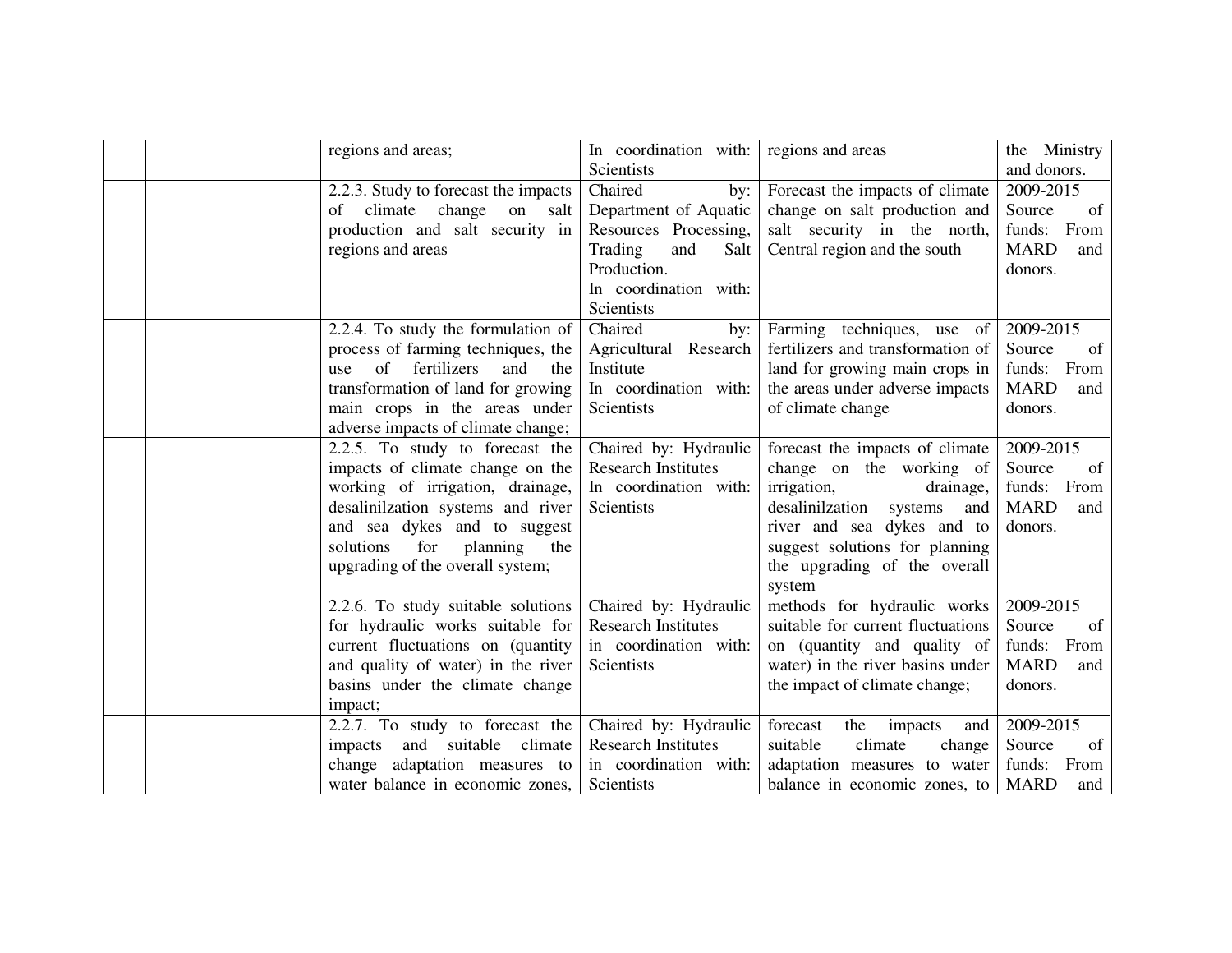|  | define<br>the<br>zones<br>more<br>to<br>vulnerable to water tense in the<br>future;                                                                                                                                                                                       |                                                                                                         | define<br>the<br>zones<br>more<br>vulnerable to water tense in the<br>future;                                                                                                                                                                        | donors.                                                                   |
|--|---------------------------------------------------------------------------------------------------------------------------------------------------------------------------------------------------------------------------------------------------------------------------|---------------------------------------------------------------------------------------------------------|------------------------------------------------------------------------------------------------------------------------------------------------------------------------------------------------------------------------------------------------------|---------------------------------------------------------------------------|
|  | 2.2.8. Make maps with markings<br>of the zones easily prone to<br>sweeping flood, river landslide,<br>coastal landslide, storms, rising sea<br>earthquake,<br>tsunami,<br>level,<br>markings of inundated areas,<br>evaluations of risks caused by<br>floods and drought; | Chaired by: Hydraulic<br><b>Research Institutes</b><br>in coordination with:<br>Scientists              | Make maps with markings of<br>the zones prone to sweeping<br>flood, river landslide, coastal<br>landslide, storms, sea water<br>rising, earthquake, tsunami,<br>markings of inundated areas,<br>evaluations of risks caused by<br>floods and drought | 2009-2015<br>Source<br>of<br>funds: From<br><b>MARD</b><br>and<br>donors. |
|  | 2.2.9. To study ways to forecast<br>the impacts of climate change on<br>biodiversity, forestry ecologies,<br>water-logged lands and to propose<br>appropriate solutions;                                                                                                  | Chaired by: Forestry<br><b>Research Institutes</b><br>In coordination with:<br><b>Scientists</b>        | forecast the impacts of climate<br>change on biodiversity, forestry<br>ecologies, water-logged lands<br>and appropriate solutions;                                                                                                                   | 2009-2015<br>Source<br>of<br>funds: From<br><b>MARD</b><br>and<br>donors. |
|  | 2.2.10. To study the impacts of<br>climate change on the aquacultural<br>farming area, productivity, output,<br>and aquatic resources, and propose<br>measures for maintaining aquatic<br>adaptability<br>resources<br>and<br>protection measures;                        | Chaired by: Hydraulic<br><b>Research Institutes</b><br>In coordination with:<br>Scientists              | The impacts of climate change<br>on the aquacultural farming<br>area, productivity, output, and<br>aquatic resources, and propose<br>maintaining<br>measures<br>for<br>aquatic resources adaptability<br>and protection measures                     | 2009-2015<br>Source<br>of<br>funds: From<br><b>MARD</b><br>and<br>donors. |
|  | 2.2.11. To study climate change<br>impacts on animal husbandry and<br>diseases prevention and to propose<br>corresponding solutions;                                                                                                                                      | Chaired by: Animal<br>Husbandry<br>Research<br>Institutes<br>in coordination with:<br>Scientists        | Climate change impacts on<br>animal<br>husbandry, diseases<br>prevention and to propose<br>corresponding solutions;                                                                                                                                  | 2009-2015<br>Source<br>of<br>funds: From<br><b>MARD</b><br>and<br>donors. |
|  | 2.2.12. To study climate change<br>impacts on population distribution,<br>development of safe water supply<br>infrastructure and rural hygienic<br>system and to propose suitable                                                                                         | Chaired<br>by:<br>Agricultural and Rural<br>Development Research<br>Institutes<br>in coordination with: | climate change impacts on<br>population<br>distribution,<br>development of safe water<br>supply infrastructure and rural<br>hygienic system and to propose                                                                                           | 2009-2015<br>Source<br>of<br>funds: From<br><b>MARD</b><br>and<br>donors. |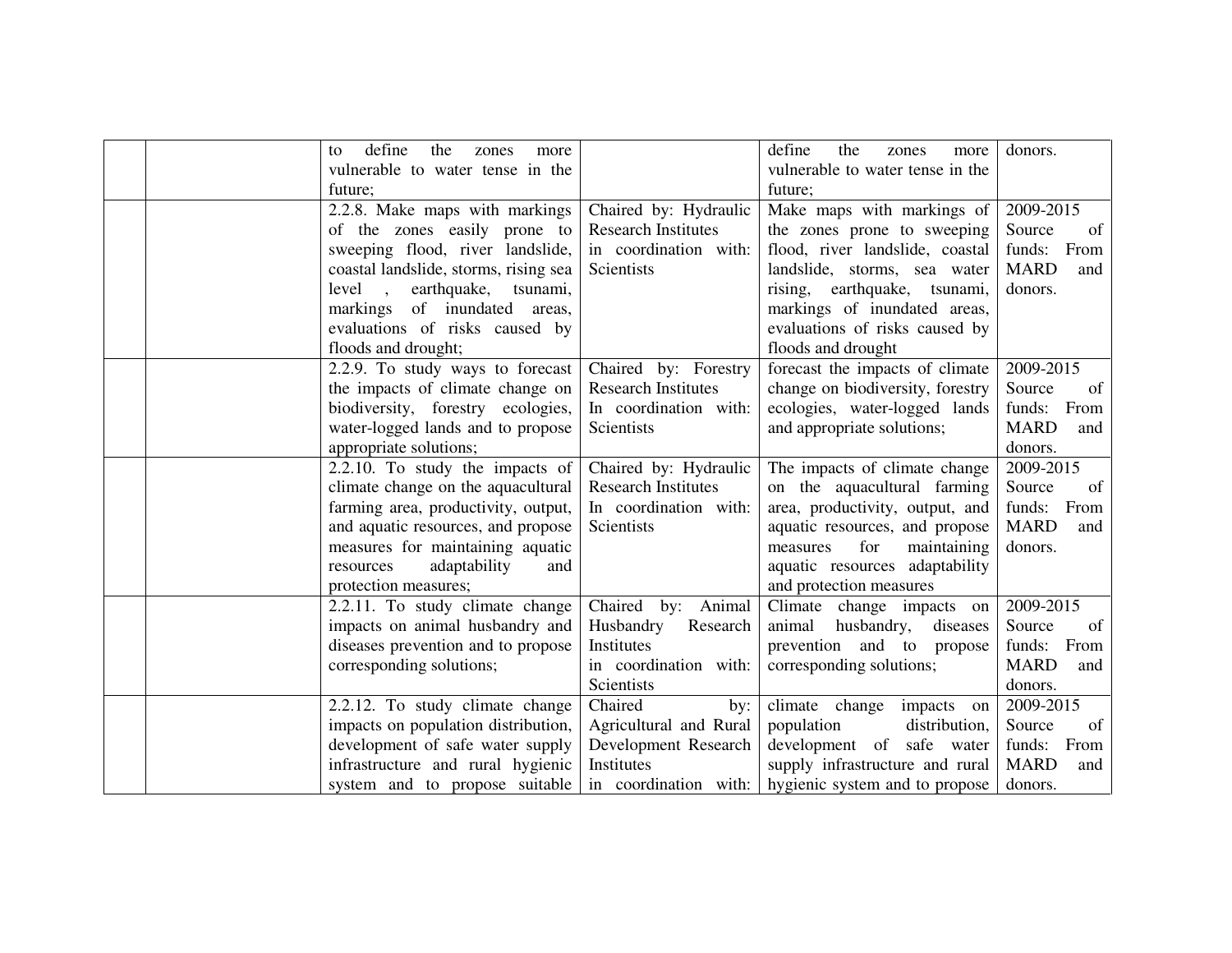|   |                       | solutions;                                     | Scientists             | relevant solutions;             |                    |
|---|-----------------------|------------------------------------------------|------------------------|---------------------------------|--------------------|
|   |                       | 2.2.13. To work out program of                 | Chaired<br>by:         |                                 | 2009-2015          |
|   |                       | new plant species selecting and                | Agricultural<br>and    |                                 | of<br>Source       |
|   |                       | experimenting suitable for areas               | Research<br>Forestry   |                                 | funds: From        |
|   |                       | adversely prone to climate change;             | Institutes             |                                 | <b>MARD</b><br>and |
|   |                       |                                                | in coordination with:  |                                 | donors.            |
|   |                       |                                                | Scientists             |                                 |                    |
|   |                       | 2.2.14. To study climate change                | Chaired<br>by:         | climate change impacts on the   | 2009-2015          |
|   |                       | impacts on sea ecology, aquatic                | Department of Aquatic  | sea ecology, aqua biodiversity  | Source<br>of       |
|   |                       | biodiversity and sea reserve and               | Resources Exploitation | and sea reserve and inland      | funds: From        |
|   |                       | inland bodies of water;                        | and Protection         | bodies of water;                | <b>MARD</b><br>and |
|   |                       |                                                | In coordination with:  |                                 | donors.            |
|   |                       |                                                | Scientists             |                                 |                    |
|   |                       | 2.3. To focus on human resources               | Chaired by: Personnel  | The human resources that meet   | 2009-2015          |
|   |                       | training, public awareness raising,            | Organization Division  | the Sector's requirements of    | Source<br>of       |
|   |                       | scientific researches<br>and<br>$\overline{t}$ | In coordination with:  | climate change mitigation and   | funds: From        |
|   |                       | propose climate change mitigation              | Department of Science  | adaptation                      | <b>MARD</b><br>and |
|   |                       | and adaptability solutions;                    | and Technology<br>and  |                                 | donors.            |
|   |                       |                                                | Environment<br>and     |                                 |                    |
|   |                       |                                                | Standing Office<br>of  |                                 |                    |
|   |                       |                                                | research institutes    |                                 |                    |
| 3 | To develop system of  | 3.1. To conjure up a suitable                  | Chaired<br>The<br>by:  | Suitable strategic vision for   | 2009-2015          |
|   | policies to integrate | strategic vision for climate change            | <b>Standing Office</b> | climate change adaptation;      | Source<br>of       |
|   | climate change into   | adaptation;                                    | In coordination with:  |                                 | funds: From        |
|   | the Sector's program  |                                                | Department<br>of       |                                 | <b>MARD</b><br>and |
|   | of action             |                                                | Sciences, Technology   |                                 | donors.            |
|   |                       |                                                | and Environment and    |                                 |                    |
|   |                       |                                                | other agencies under   |                                 |                    |
|   |                       |                                                | Ministry<br>the<br>of  |                                 |                    |
|   |                       |                                                | Sciences, Technology   |                                 |                    |
|   |                       |                                                | and Environment        |                                 |                    |
|   |                       | 3.2. To work out mechanisms and                | Chaired<br>by:         | mechanisms and policies to      | 2009-2015          |
|   |                       | policies to integrate climate change           | Department<br>of       | integrate climate change in the | Source<br>of       |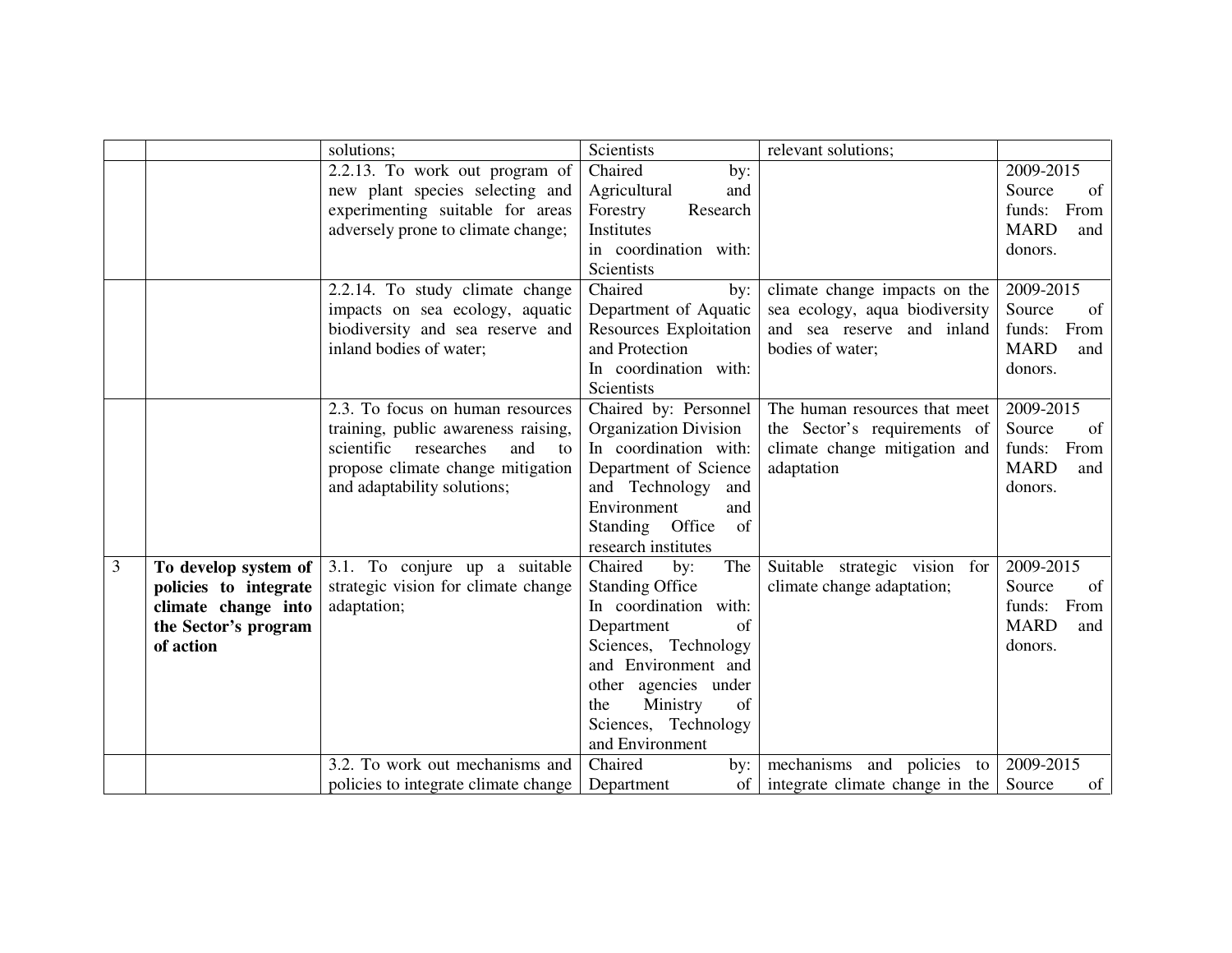|  | development<br>plans<br>and<br>into  | Planning              | plan<br>and<br>programs<br>for     | funds: From        |
|--|--------------------------------------|-----------------------|------------------------------------|--------------------|
|  | programs;                            | In coordination with: | development;                       | <b>MARD</b><br>and |
|  |                                      | other Agencies under  |                                    | donors.            |
|  |                                      | <b>MARD</b>           |                                    |                    |
|  | 3.3. To review, collate the system   | Chaired<br>by:        | Recommend<br>the<br>review,        | 2009-2015          |
|  | of legal documents with the          | Department of Justice | supplementation<br>amendment,      | of<br>Source       |
|  | Sector's policies, to recommend      | In coordination with: | and promulgation of lacking        | funds: From        |
|  | revision and supplementation and     | Agencies<br>under     | documents on climate change        | <b>MARD</b><br>and |
|  | promulgation<br>of<br>lacking        | <b>MARD</b>           | adaptation                         | donors.            |
|  | documents on climate<br>change       |                       |                                    |                    |
|  | mitigation and adaptation;           |                       |                                    |                    |
|  | 3.4. To work out a mechanism         | Chaired by: Climate   | Mechanism<br>of<br>cooperation     | 2009-2015          |
|  | where ministries, Sectors, central   | Change<br>Office,     | between different ministries,      | Source<br>of       |
|  | agencies and local agencies will     | Department<br>of      | Sectors, the central and local     | funds: From        |
|  | coordinate and a mechanism for       | Sciences, Technology  | government, and mechanism of       | <b>MARD</b><br>and |
|  | management of<br>projects<br>and     | and Environment       | management of projects and         | donors.            |
|  | programs as part of the climate      | In coordination with: | programs in the implementation     |                    |
|  | change adaptation action program     | Agencies<br>under     | of the Sector's climate change     |                    |
|  | of the Sector;                       | <b>MARD</b>           | adaptation action program          |                    |
|  | 3.5. To set out policies to support  | Chaired<br>by:        | - Policies to support the zone     | 2009-2015          |
|  | the regions frequently prone to      | Department of Land    | frequently prone to natural        | Source<br>of       |
|  | natural disasters and the natural    | Management<br>and     | disasters                          | funds: From        |
|  | disaster risk insurance policy;      | Flood Prevention and  | - Natural disaster risk insurance  | <b>MARD</b><br>and |
|  |                                      | Control               | policy                             | donors.            |
|  |                                      | In coordination with: |                                    |                    |
|  |                                      | Agencies<br>under     |                                    |                    |
|  |                                      | <b>MARD</b>           |                                    |                    |
|  | 3.6. To set up policies<br>for       | Chaired<br>by:        | Policies for management and        | 2009-2015          |
|  | management and preservation of       | Department<br>of      | preservation of first generation   | Source<br>of       |
|  | first generation plants, orchards of | Cultivation           | orchards<br>of<br>plants,<br>first | funds: From        |
|  | first generation industrial plants   | In coordination with: | generation industrial plants and   | <b>MARD</b><br>and |
|  | and perennial fruit trees in the     | Scientists            | perennial fruit trees in the       | donors.            |
|  | conditions of climate change;        |                       | conditions of climate change;      |                    |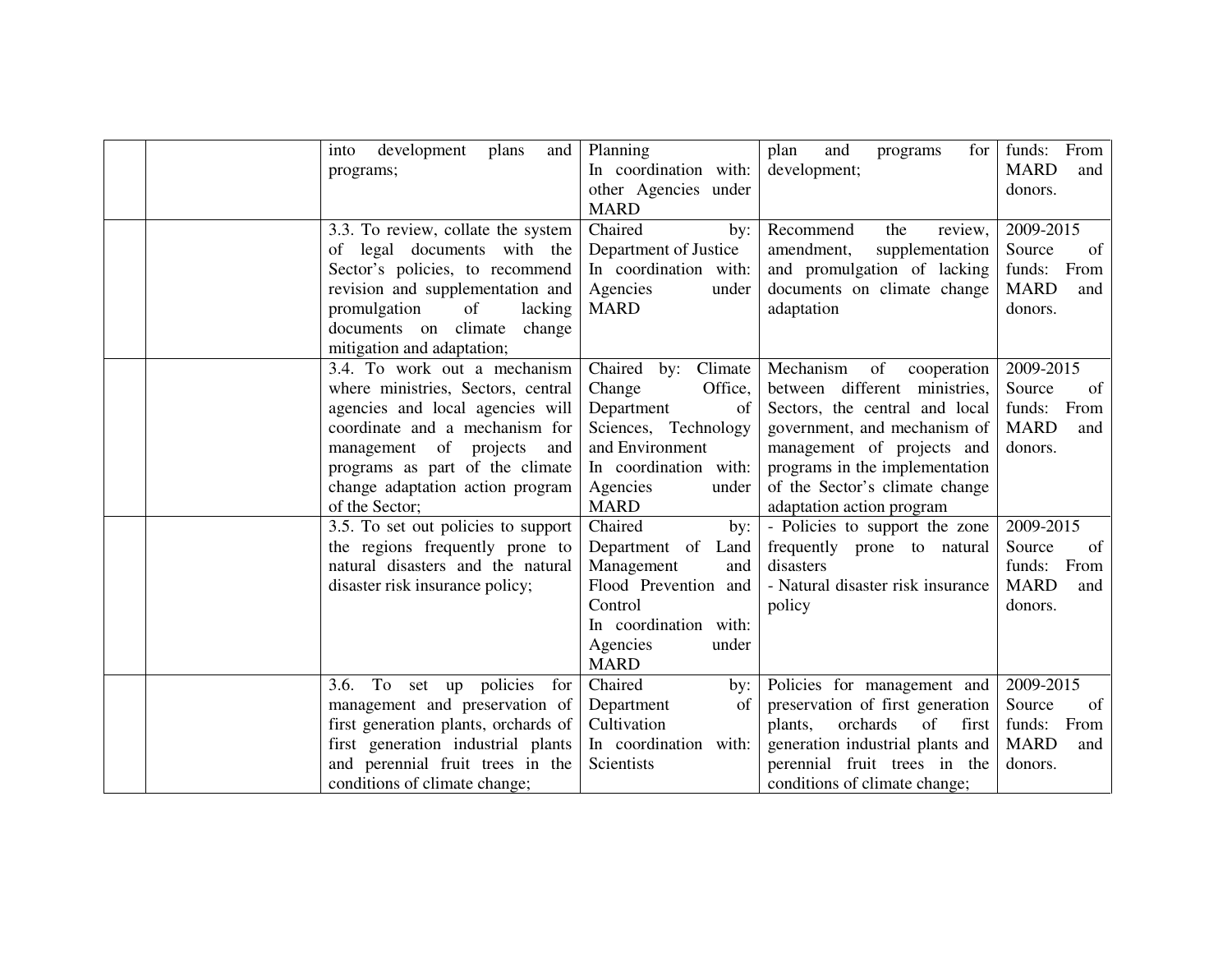|   |                                     | 3.7 Set out policies to support the<br>transformation of plant structures<br>in the context of climate change in<br>agro-ecological areas;                             | Chaired<br>by:<br>Department<br>of<br>Cultivation<br>In coordination with:<br>Scientists                                                                  | Policies<br>to<br>support<br>the<br>transformation<br>of<br>plant<br>structures in the conditions of<br>climate<br>change<br>in<br>the<br>agricultural ecological areas;                                                                                          | 2009-2015<br>of<br>Source<br>funds:<br>From<br><b>MARD</b><br>and<br>donors. |
|---|-------------------------------------|------------------------------------------------------------------------------------------------------------------------------------------------------------------------|-----------------------------------------------------------------------------------------------------------------------------------------------------------|-------------------------------------------------------------------------------------------------------------------------------------------------------------------------------------------------------------------------------------------------------------------|------------------------------------------------------------------------------|
|   |                                     | 3.8. To set out the mechanisms and<br>for<br>policies<br>management,<br>protection,<br>development<br>and<br>sustainable use of forest resources<br>and forestry land; | Chaired<br>by:<br>Department of Forestry<br>In coordination with:<br>Agencies<br>under<br><b>MARD</b>                                                     | To set out the mechanisms and<br>policies<br>for<br>management,<br>protection, development and<br>sustainable<br>of<br>16.24<br>use<br>million ha of land planned for<br>forestry use, rasiing the forested<br>land ratio to $42-43\%$ by 2010<br>and 47% by 2020 | 2010-2020<br>Source<br>of<br>funds:<br>From<br><b>MARD</b><br>and<br>donors. |
|   |                                     | 3.9. To set up a self-financed fund<br>prevention,<br>control<br>for<br>and<br>mitigation of natural disasters.                                                        | Chaired<br>by:<br>Department of Land<br>Management<br>and<br>Flood Prevention and<br>Control<br>In coordination with:<br>Agencies<br>under<br><b>MARD</b> | Self-financed<br>for<br>fund<br>prevention,<br>control<br>and<br>mitigation of natural disasters.                                                                                                                                                                 | 2010-2015<br>Source<br>of<br>From<br>funds:<br><b>MARD</b><br>and<br>donors  |
|   |                                     | 3.10. To devise mechanisms and<br>policies for<br>management<br>and<br>of<br>development<br>sustainable<br>production of salt against climate<br>change conditions.    | Chaired<br>by:<br>Department<br>of<br><b>TMNLTS</b><br>Processing,<br>and Salt making.<br>In coordination with:<br>Agencies<br>under<br>MARD.             | Mechanisms and policies for<br>management and development<br>of sustainable production of salt                                                                                                                                                                    | 2010-2020<br>Source<br>of<br>From<br>funds:<br><b>MARD</b><br>and<br>donors  |
| 4 | <b>International</b><br>cooperation | 4.1. To write and propose projects<br>and programs, to seek financial<br>assistance from he international                                                              | Chaired<br>The<br>by:<br><b>Standing Office</b><br>In coordination with:                                                                                  | Sector's projects and programs<br>for climate change mitigation<br>and adaptation activities;                                                                                                                                                                     | 2008-2020<br>Source<br>of<br>funds: From                                     |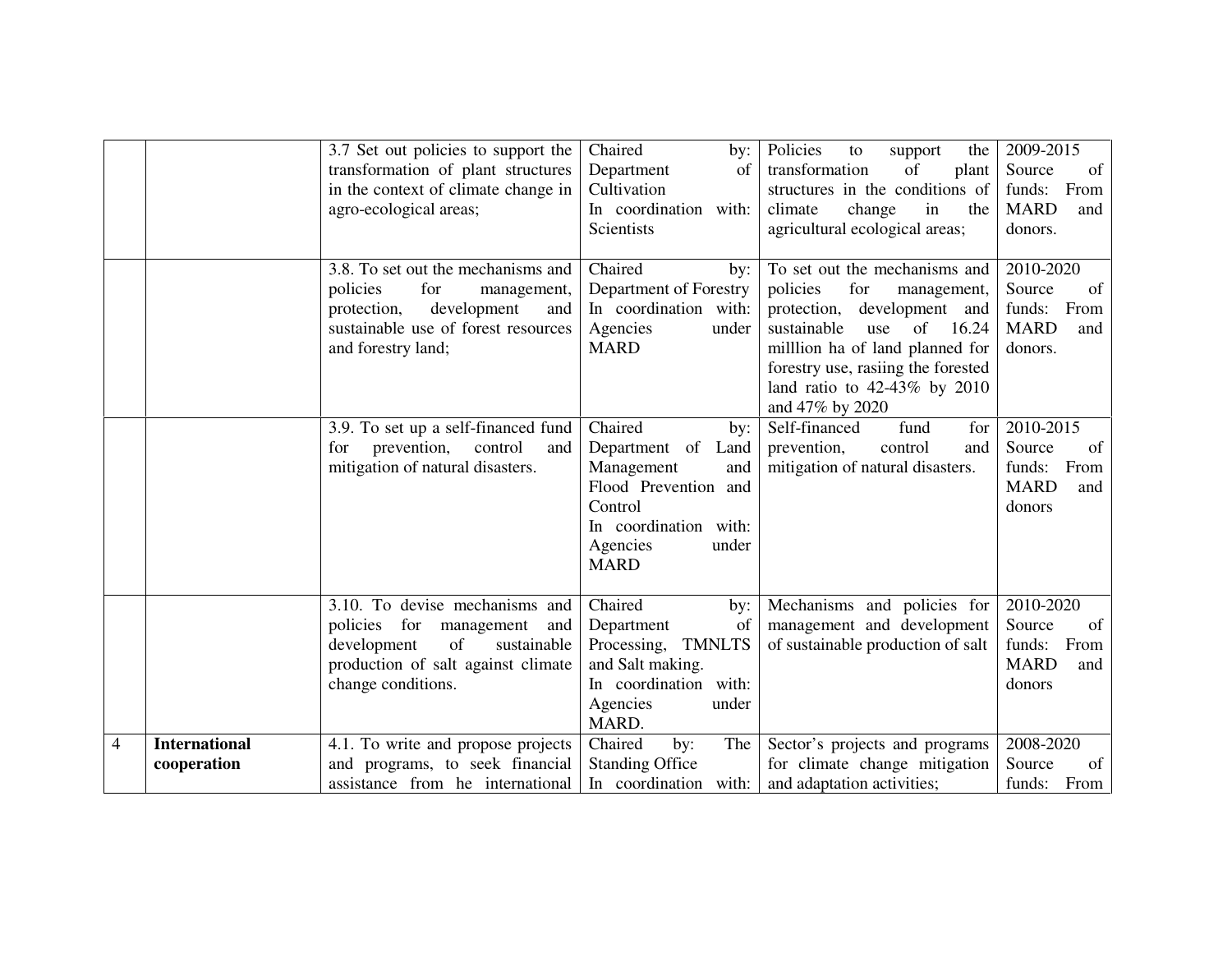|  | community for climate change<br>mitigation<br>adaptation<br>and<br>activities;                                                                                                                                                                           | Agencies<br>under<br>MARD.                                                                                                                                                |                                                                                                                                                                                                                                                    | <b>MARD</b><br>and<br>donors                                                |
|--|----------------------------------------------------------------------------------------------------------------------------------------------------------------------------------------------------------------------------------------------------------|---------------------------------------------------------------------------------------------------------------------------------------------------------------------------|----------------------------------------------------------------------------------------------------------------------------------------------------------------------------------------------------------------------------------------------------|-----------------------------------------------------------------------------|
|  | 4.2. To strengthen cooperation and<br>exchange with international and<br>regional programs, exchange of<br>information,<br>establishment<br>of<br>bilateral<br>multilateral<br>and<br>partnership network about climate<br>change related to the Sector; | Chaired<br>by:<br>Department<br>of<br><b>International Relations</b><br>In coordination with:<br>The Standing Office                                                      | Cooperation and<br>connection<br>with international and regional<br>exchange<br>of<br>programs,<br>information, establishment of<br>bilateral<br>and<br>multilateral<br>partnership<br>network<br>about<br>climate change related to the<br>Sector | 2008-2020<br>Source<br>of<br>funds: From<br><b>MARD</b><br>and<br>donors    |
|  | 4.3. To organize such activities as<br>human<br>training,<br>resources<br>know-how<br>of<br>exchange<br>and<br>technology on climate change<br>mitigation and adaptation;                                                                                | Chaired<br>by:<br>of<br>Department<br>Personnel<br>The<br>Organization,<br><b>Standing Office</b><br>In coordination with:<br>Agencies<br>under<br><b>MARD</b>            | training,<br>human<br>resources<br>exchange of know-h0owe and<br>technology on climate change<br>mitigation and adaptation                                                                                                                         | 2008-2020<br>Source<br>of<br>funds: From<br><b>MARD</b><br>and<br>donors    |
|  | 4.4. To study the building of the<br>mechanism<br>for<br>effective<br>mobilizing and using of aids and to<br>raise a fund for implementing the<br>Sector's climate change adaptation<br>program.                                                         | Chaired<br>by:<br>Department of Finance<br>In coordination with:<br>The Standing Office<br>and the agencies under<br>the Ministries                                       | mechanism<br>for<br>effectively<br>mobilizing and using aids and<br>to raise a fund for implementing<br>the Sector's climate change<br>adaptation program                                                                                          | 2009-2012<br>Source<br>of<br>funds: From<br><b>MARD</b><br>and<br>donors    |
|  | 4.5. To strengthen cooperation and<br>integration between the Sector's<br>program into action programs and<br>for<br>implementing<br>projects<br>multilateral<br>environment<br>commitments.                                                             | Chaired<br>The<br>by:<br>Office,<br><b>Standing</b><br>Department<br>of<br>Forestry,<br>Forest<br>Management<br>In coordination with:<br>Agencies<br>under<br><b>MARD</b> | Contents of action programs<br>and<br>plans<br>${\rm to}$<br>prevent<br>desertization, CITES, etc. to be<br>integrated into the climate<br>change activities.                                                                                      | 2009-2012<br>Source<br>of<br>funds:<br>From<br><b>MARD</b><br>and<br>donors |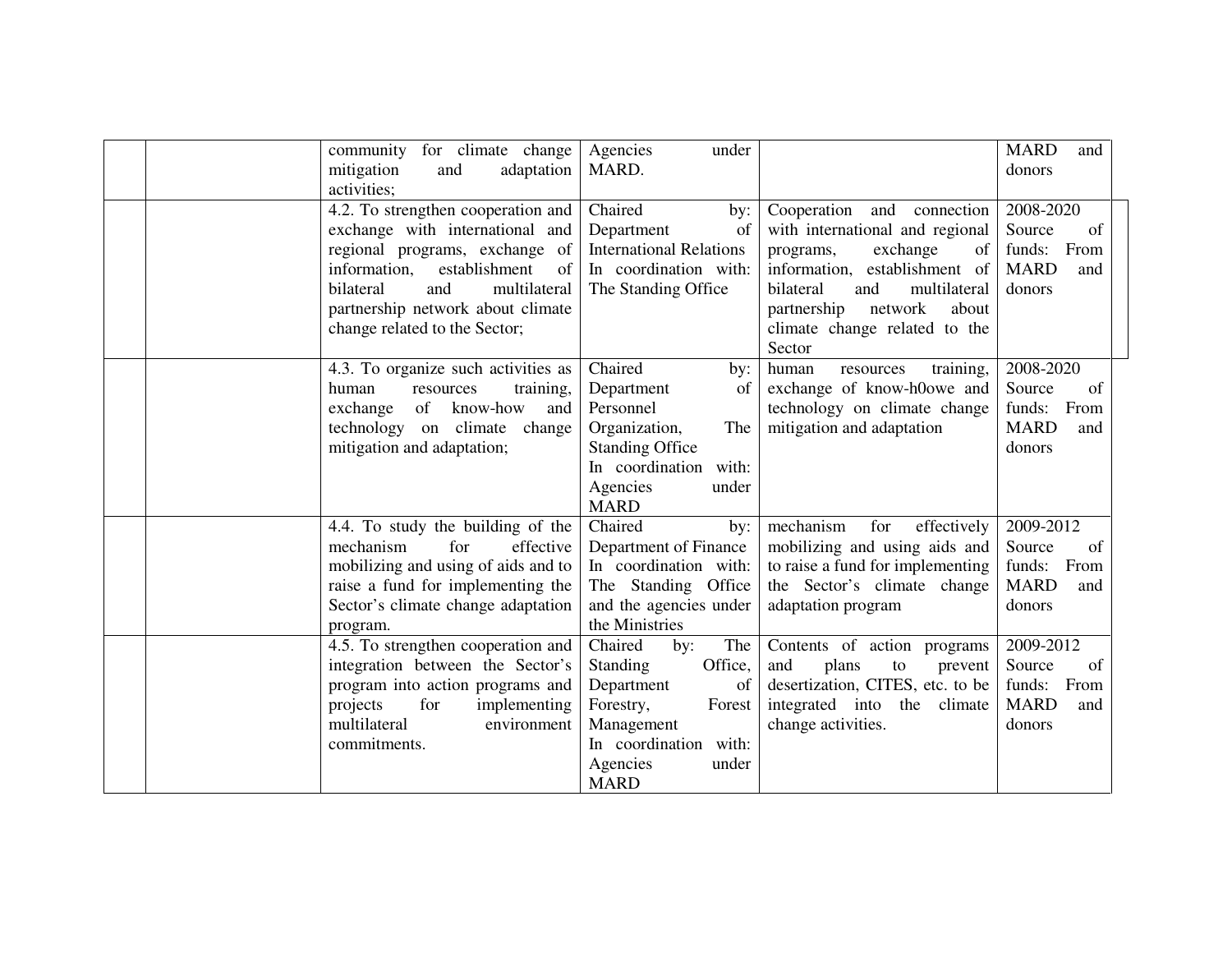| 5 | <b>Some</b><br>climate<br>key  | 5.1To strengthen the Standing                | Chaired<br>by:             | The Standing Office shall be                | 2008-2010          |
|---|--------------------------------|----------------------------------------------|----------------------------|---------------------------------------------|--------------------|
|   | mitigation<br>change           | Office of the Climate Change                 | Department<br>of           | mobilized when needed                       | Source<br>of       |
|   | and<br>adaptation              | Adaptation Steering Board.                   | Personnel                  |                                             | From<br>funds:     |
|   | activities<br><b>of</b><br>the |                                              | Organization,<br>the       |                                             | <b>MARD</b><br>and |
|   | <b>Sector</b>                  |                                              | <b>Standing Office</b>     |                                             | donors             |
|   |                                |                                              | In coordination with:      |                                             |                    |
|   |                                |                                              | Department<br>of           |                                             |                    |
|   |                                |                                              | Sciences, Technology       |                                             |                    |
|   |                                |                                              | and Environment            |                                             |                    |
|   |                                | To<br>establish<br>5.2.<br>Vietnamese        | Chaired<br>by:             | Vietnamese<br>standards<br>and              | 2009-2020          |
|   |                                | standards (TCVN) and Vietnamese              | Department<br>of           | technical standards in planning,            | of<br>Source       |
|   |                                | technical standards (QCVN) in                | Sciences, Technology       | design,<br>building<br>and<br><sub>of</sub> | From<br>funds:     |
|   |                                | planning, design, and building of            | and Environment            | infrastructural systems, and the            | <b>MARD</b><br>and |
|   |                                | infrastructural<br>systems,<br>and           | In coordination with:      | specialties in agriculture and              | donors             |
|   |                                | projects to make agriculture and             | Departments<br>and         | rural development suitable to               |                    |
|   |                                | rural development more adaptive              | agencies under MARD        | climate change;                             |                    |
|   |                                | to climate change;                           |                            |                                             |                    |
|   |                                | 5.3.<br>To<br>implement research             |                            |                                             |                    |
|   |                                | projects and planning projects               |                            |                                             |                    |
|   |                                | 5.3.1. Programs of research and              | Chaired<br>by:             | planning programs to seek                   | 2009-2012          |
|   |                                | planning for seeking solutions to            | Department of Land         | solutions to ensure the people in           | Source<br>of       |
|   |                                | ensure the people in the Mekong              | Management<br>and          | the Mekong River Delta, the                 | funds: From        |
|   |                                | River Delta, the Red River Delta,            | Flood prevention and       | Red River Delta, the Central                | <b>MARD</b><br>and |
|   |                                | the Central region and the northern          | Control, Department of     | region<br>the<br>northern<br>and            | donors             |
|   |                                | mountainous areas to live in                 | Planning                   | mountainous areas to live in                |                    |
|   |                                | stability and safety in the context          | In coordination with:      | stability and safety against the            |                    |
|   |                                | of rising sea level and climate              | Department<br>of           | context of rising sea level and             |                    |
|   |                                | change;                                      | Sciences, Technology       | climate change;                             |                    |
|   |                                |                                              | and Environment, The       |                                             |                    |
|   |                                |                                              | Office,<br><b>Standing</b> |                                             |                    |
|   |                                |                                              | agencies under MARD        |                                             |                    |
|   |                                | 5.3.2. Programs of research and              | Chaired<br>by:             | Adjust solutions planning to                | 2010-2012          |
|   |                                | planning for seeking solutions to Department | of                         | ensure 3.8 million ha of rice for           | Source<br>of       |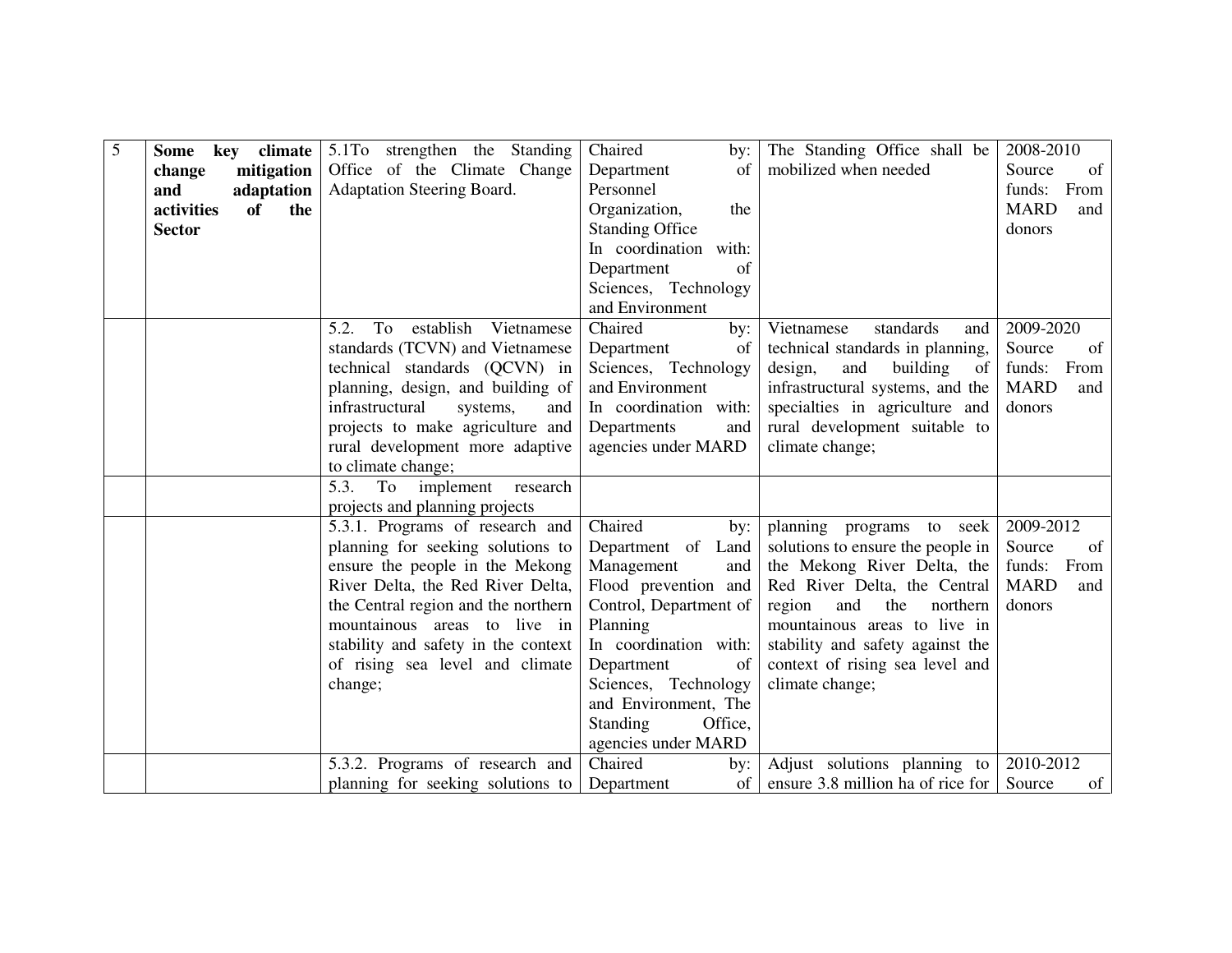|  | ensure 3.8 million ha of rice for   | Cultivation            | two crops in order to safeguard | funds: From        |
|--|-------------------------------------|------------------------|---------------------------------|--------------------|
|  | two crops in order to guarantee     | In coordination with:  | national food security;         | <b>MARD</b><br>and |
|  | national food security;             | Agencies<br>under      |                                 | donors             |
|  |                                     | <b>MARD</b>            |                                 |                    |
|  | 5.3.3. Program of research and      | Chaired<br>by:         | Adjust planning of hydraulic    | 2009-2012          |
|  | planning for hydraulic systems in   | Department<br>of       | systems in the Mekong River     | Source<br>of       |
|  | the Mekong River Delta in rising    | Hydraulic Work         | Delta in rising sea water and   | funds: From        |
|  | sea level and climate change        | In coordination with:  | climate change conditions.      | <b>MARD</b><br>and |
|  | conditions.                         | Agencies<br>under      |                                 | donors             |
|  |                                     | <b>MARD</b>            |                                 |                    |
|  | 5.3.4. Program of research and      | Chaired<br>by:         | planning for prevention and     | 2010-2020          |
|  | planning for<br>prevention<br>and   | Department of Land     | control of flood in the Red     | Source<br>of       |
|  | control of flood in the Red River,  | management and Flood   | River, Thai Binh River, the     | funds: From        |
|  | Thai Binh River, the Mekong         | Prevention and Control | Mekong River Delta, the rivers  | <b>MARD</b><br>and |
|  | River Delta, the rivers in the      | In coordination with:  | in the central region from      | donors             |
|  | central region from Thanh Hoa to    | Agencies<br>under      | Thanh Hoa to Khanh Hoa, the     |                    |
|  | Khanh Hoa, the southern part of     | <b>MARD</b>            | southern part of the central    |                    |
|  | the central region and eastern part |                        | region and eastern part of the  |                    |
|  | of the South to make them           |                        | South to make them adaptive to  |                    |
|  | adaptive to climate change;         |                        | climate change                  |                    |
|  | 5.3.5. Program of research and      | Chaired<br>by:         | Adjust planning of use of land  | 2010-2020          |
|  | planning for use of land in service | Department<br>of       | in service of prevention and    | Source<br>of       |
|  | of prevention and control of        | Cultivation            | control of natural disasters,   | funds: From        |
|  | natural disasters, and for making   | In coordination with:  | food crop and industrial plants | <b>MARD</b><br>and |
|  | food crop and industrial plants     | Agencies<br>under      | production areas adaptive to    | donors             |
|  | production areas<br>adaptive to     | <b>MARD</b>            | climate change                  |                    |
|  | climate change;                     |                        |                                 |                    |
|  | 5.3.6. Program of research and      | Chaired<br>by:         | Adjust planning of aquaculture  | 2010-2020          |
|  | planning of aquaculture<br>and      | Department<br>of       | and aquatic farming zones       | Source<br>of       |
|  | aquatic farming zones adaptive to   | Aquaculture            | adaptive to climate change      | funds: From        |
|  | climate change;                     | In coordination with:  |                                 | <b>MARD</b><br>and |
|  |                                     | Agencies<br>under      |                                 | donors             |
|  |                                     | <b>MARD</b>            |                                 |                    |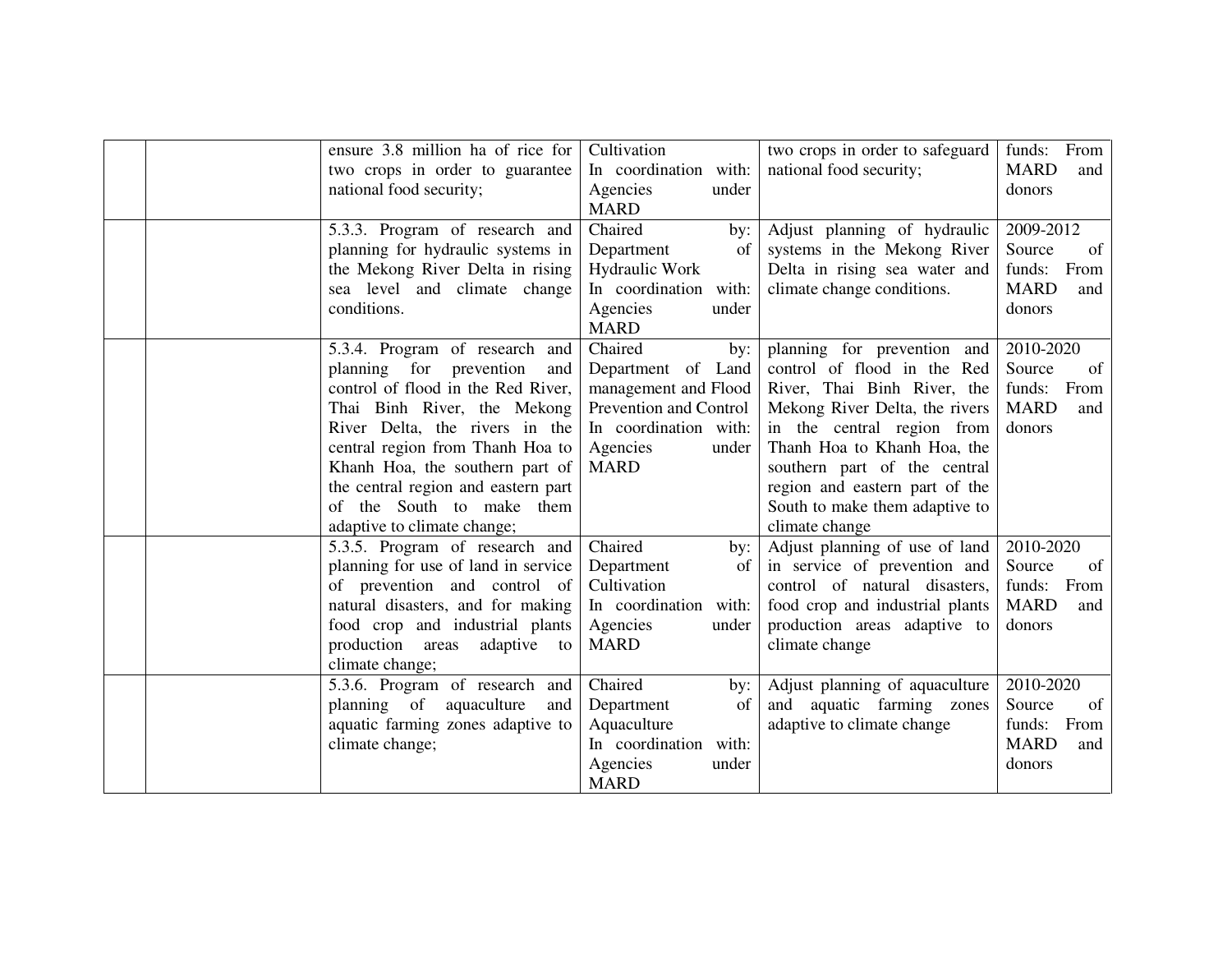|  | 5.3.7. Program of research and        | Chaired<br>by:         | Planning for protection and       | 2010-2020          |
|--|---------------------------------------|------------------------|-----------------------------------|--------------------|
|  | planning for protection<br>and        | Department of Forestry | development of coastal and        | of<br>Source       |
|  | development<br>of<br>dyke<br>sea      | In coordination with:  | coastal dyke protection forests;  | funds:<br>From     |
|  | protection forests;                   | Agencies<br>under      |                                   | <b>MARD</b><br>and |
|  |                                       | <b>MARD</b>            |                                   | donors             |
|  | 5.3.8. Program of research and        | Chaired<br>by:         | Planning for construction in the  | 2010-2020          |
|  | planning for construction in the      | Department of Capital  | zones frequently<br>prone<br>to   | of<br>Source       |
|  | zones frequently prone to natural     | Construction           | natural disasters                 | funds: From        |
|  | disasters;                            | Management             |                                   | <b>MARD</b><br>and |
|  |                                       | In coordination with:  |                                   | donors             |
|  |                                       | Agencies<br>under      |                                   |                    |
|  |                                       | <b>MARD</b>            |                                   |                    |
|  | 5.3.9. Program of research and        | Chaired<br>by:         | Planning for management and       | 2010-2020          |
|  | planning for management<br>and        | of<br>Department       | comprehensive exploitation in     | of<br>Source       |
|  | comprehensive<br>exploitation<br>in   | Hydraulic Works        | river basins                      | funds: From        |
|  | river basins;                         | In coordination with:  |                                   | <b>MARD</b><br>and |
|  |                                       | Agencies<br>under      |                                   | donors             |
|  |                                       | <b>MARD</b>            |                                   |                    |
|  | 5.3.10. Program of research and       | Chaired<br>by:         | Planning of salt making areas,    | 2010-2020          |
|  | planning of salt making areas,        | Department<br>of       | infrastructure for salt fields in | Source<br>of       |
|  | infrastructure for salt fields in the | Processing,<br>Aquatic | the direction of more suitability | funds: From        |
|  | direction of more suitability to      | Resources Trading and  | to climate change                 | <b>MARD</b><br>and |
|  | climate change, with special focus    | Salt Production.       |                                   | donors             |
|  | on rising temperatures and sea        | In coordination with:  |                                   |                    |
|  | levels.                               | Agencies<br>under      |                                   |                    |
|  |                                       | <b>MARD</b>            |                                   |                    |
|  | 5.4.<br>of<br>Program<br>planting     | Chaired<br>by:         | Program of planting vegetation    | 2010-2020          |
|  | vegetation along<br>sea dykes to      | Department:            | along sea dykes to break the      | Source<br>of       |
|  | break the waves;                      | Department<br>of       | waves;                            | funds: From        |
|  |                                       | Forestry, Department   |                                   | <b>MARD</b><br>and |
|  |                                       | of Land Management     |                                   | donors             |
|  |                                       | and Flood Prevention   |                                   |                    |
|  |                                       | and Control            |                                   |                    |